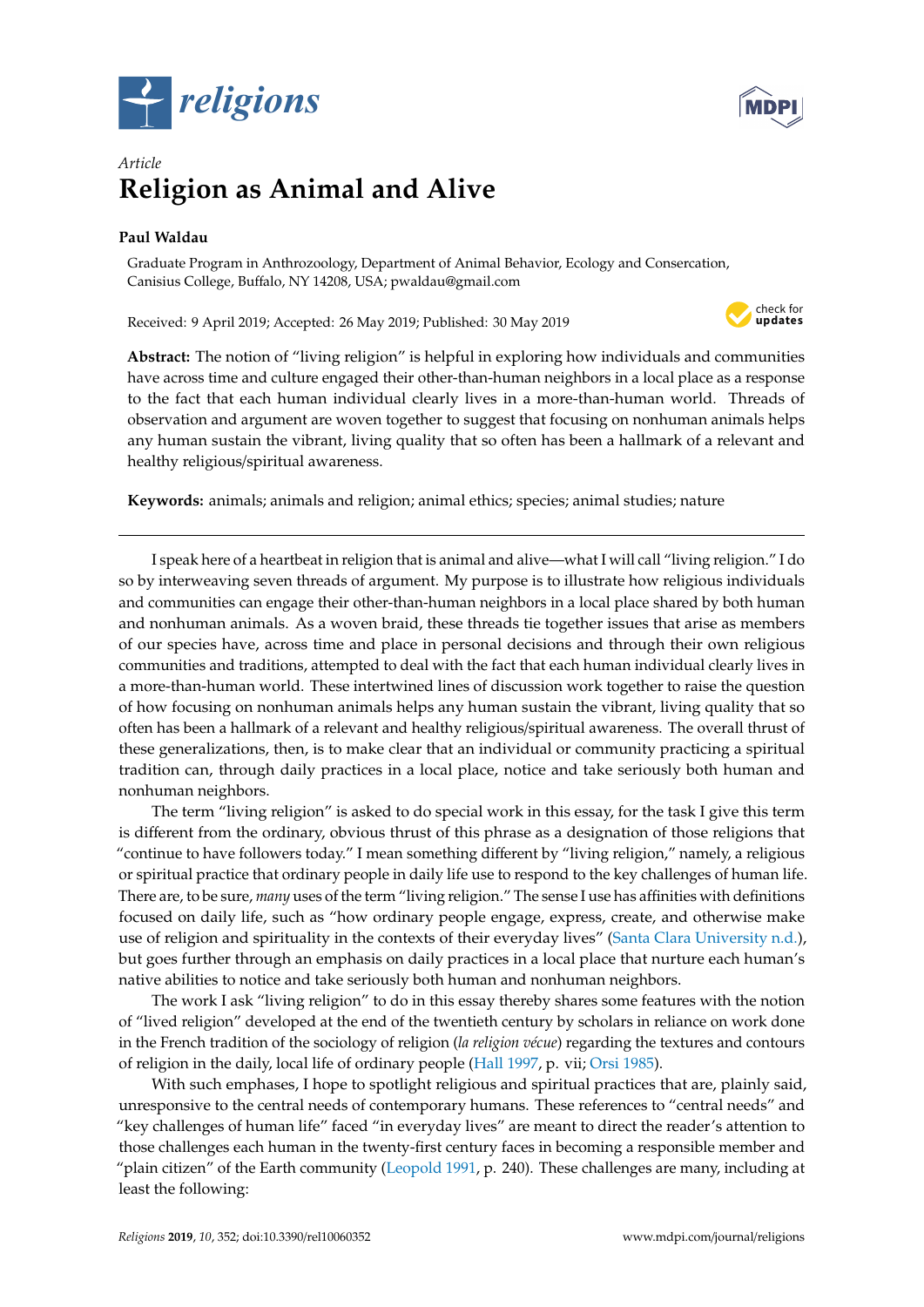- (i) being one intelligent animal among others, each of whom has but a subset of the "multiplicity of intelligences" [\(Tucker](#page-18-4) [2006\)](#page-18-4) that grace our more-than-human earth;
- (ii) seeing the beauty and mystery in the fact that we are but one of the Earth's bearers of consciousness;
- (iii) being responsive to our own and other animals' realities, nurturing an intentional relationship to present place and moment as an open door to fellow living beings, humans and nonhumans alike, that any human individual is capable of noticing and taking seriously and thereby deepening our animal-based capabilities for awareness, connection, community and place;
- (iv) nurturing a stance of openness to discovery of additional, unexpected complexities such as intelligence, various forms of friendship and community, and sensibilities to the world that sometimes far exceed the sensibilities that are humans' natural endowment;
- (v) being realistic about human finitudes in the matter of knowing and judging other living beings, and thereby learning to tolerate difference, nuance, and the unexpected discovery; and,
- (vi) working toward complete frankness about humans' finitudes and limits as they have manifested in different forms of violence done in the name of religion; examples of such violence are typically drawn from religious traditions' involvement in human-on-human harms, but equally important examples can be identified in the ways religious institutions continue to accept without question, even support vigorously, modern societies' intentional harms to nonhuman animals, such as factory farming or the destruction of wildlife communities and habitats, both of which reflect a failure of the human spirit caused by the modern subordination of nonhuman lives for human advantage—living religion admits these harms, and challenges them.

This essay's sense of "living religion," then, is meant to nurture an intentionality that can help each of us engage this imposing suite of challenges. Through such intentionality, living religion enables individual humans to accept other living beings' abilities on their terms, whether those other living beings be human or nonhuman, for living religion needs to respond to real lives in order to be alive itself. When a religion fails to be responsive in this way, it becomes subject to the all-too-familiar phenomena of legalistic, absolutist, reactionary and intolerant forms of religion that have so often deadened daily human life and thus religious/spiritual awareness. Such unresponsive forms of daily religious life also have a further risk, namely, failing to challenge problems that arise when unjust laws or other social constructions imposed by one group of humans on another reduce the subordinated humans' ability to meet basic needs.

As the term is used here, then, "living religion" helps humans "understand things better and learn to see reality as it is." [\(Vroom](#page-19-0) [1993,](#page-19-0) p. 120) It does this by prompting each of its followers to learn how to recognize and work with obvious truths, such as humans' animality, or the complex forms of awareness exhibited by many nonhuman animals as they live out their lives independent in every way of human lives. Such a living religion thereby models for humans what it means to be a responsible citizen in a more-than-human world.

The Seven Threads. The individual threads woven together in this essay can be summarized as follows.

- 1. Engaging nonhuman neighbors is a long-standing hallmark of a living religious sensibility.
- 2. Living religion is an engagement with our local place as the intersection of the many nested communities to which each human belongs.
- 3. Living religion fosters a stance of openness to the possibility of unlearning those inherited images that contract rather than expand our understanding of caring for others.
- 4. Living religion affirms spirituality as this worldly.
- 5. Religious thinking about other living beings will be richer if it is anchored in good factual, observation-based information.
- 6. Religiously inspired claims about humans' relationships with other living beings will inevitably reflect humans' own animal abilities and finitudes.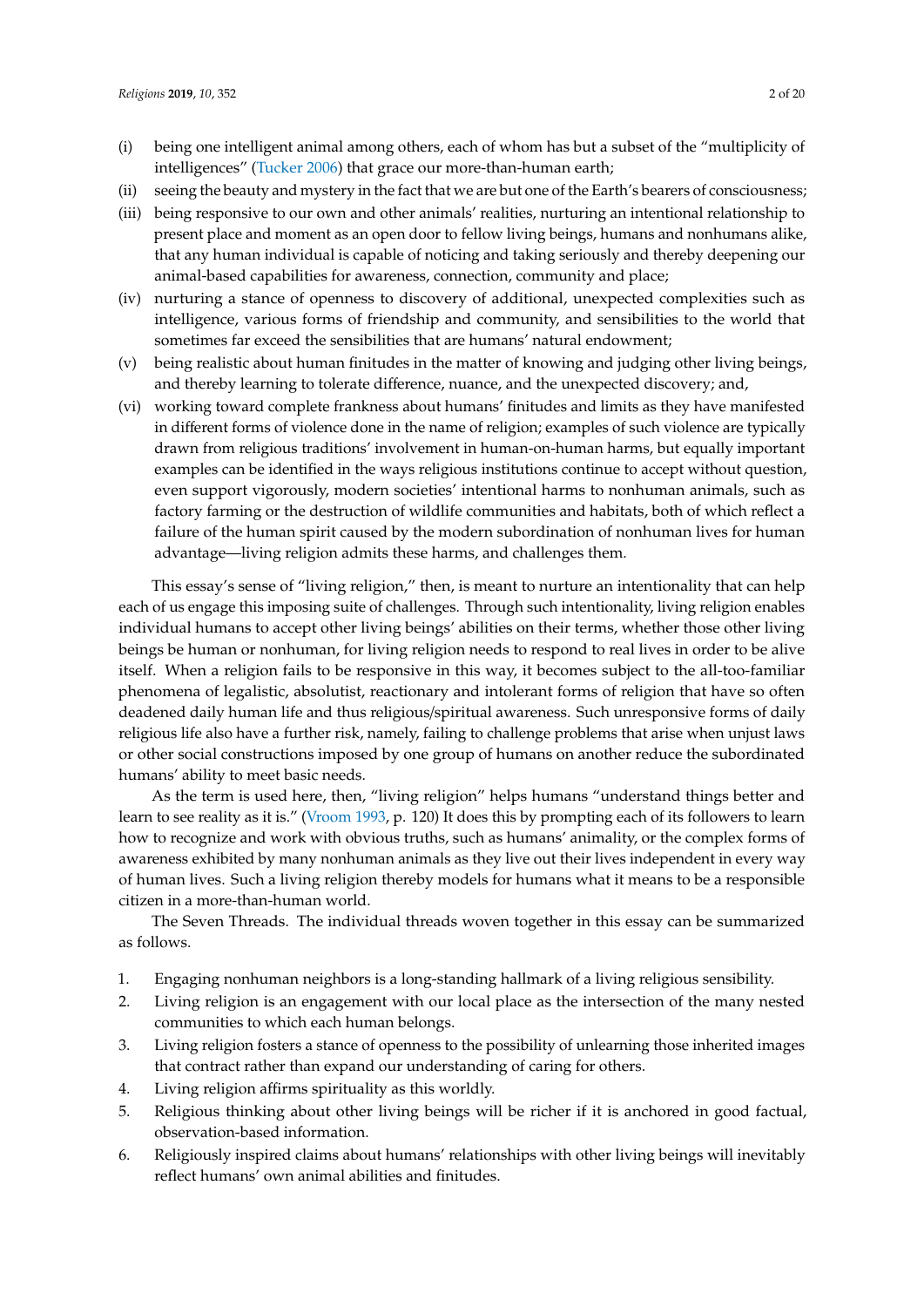7. The achievements we know as our species' "religions" and "spiritual traditions" are in fact the creation of animals.

# **1. Engaging Nonhuman Neighbors Is a Long-Standing Hallmark of a Living Religious Sensibility**

Noticing and taking seriously one's neighbors who happen to be nonhuman animals is one way that religious sensibilities can manifest in quotidian acts and local places. Thereby, such encounters (i) invest religious awareness with relevance to particular places, and (ii) spur awareness of the shape and consequences of our choices in daily life. In both ways, such a "living" religious sensibility promotes ordinary life choices that nurture self-transcending awareness of a kind that may be named "spiritual" even as it also enriches both one's local community and the larger tradition to which the individual or community may belong.

It is a given in many modern religious traditions that encounters with other humans are a chrysalis allowing growth beyond one's self-centered concerns—but how might engaging *nonhuman* neighbors do this? Consider the question "Who are my neighbors?" Each of us lives out the majority of our days in a specific, local place (perhaps our home, or local community/neighborhood). For those willing to notice, each such locale is home to a unique subset of the world's animals—these living beings are *our own neighbors* in the obvious sense that they live near us in our local place. Notoriously, the free-living nonhuman neighbors we know as "wildlife" are difficult to see, let alone know well. This category does not include those domesticated nonhuman animals often referred to as "companion animals," nor does it include those animals we have subjected against their will to food production or zoo-based captivity. Neighboring wildlife is, because of these animals' free-living status, hard for us to "know well" in the sense of fathoming what their actual lives might be like. But these neighbors do impact us by appearing now and then, here and there, and if we recognize our ignorance about these living beings, this acknowledgment of our own limits can stimulate us in important ways. One of the twentieth century's surpassingly gifted interdisciplinary thinkers observed,

Even with all our technological accomplishments and urban sophistication we consider ourselves blessed, healed in some manner, forgiven and for a moment transported into some other world, when we catch a passing glimpse of an animal in the wild: a deer in some woodland, a fox crossing a field, a butterfly in its dancing flight southward to its wintering region, a hawk soaring in the distant sky, a hummingbird come into our garden, fireflies signaling to each other in the evening. [\(Berry](#page-17-0) [2006,](#page-17-0) p. 7)

With its invocation of "blessed," "healed," "forgiven" and "transported," this observation sounds deeply religious overtones. Consider more particularly how such encounters with nonhuman neighbors lure us into possibilities that are encapsulated in this startling claim by Viktor Frankl, "self-actualization is possible only as a side-effect of self-transcendence." [\(Frankl](#page-18-5) [1992,](#page-18-5) p. 115)

Nonhuman neighbors move us in ways that the human community alone cannot—they invite us to recognize ourselves as one animal among others in a larger, more-than-human community that occupies a local ecosystem and the Earth as whole. By noticing this invitation, we go through a door to transporting, mysterious and multi-valent realms.

When we choose to be fully aware of even the simplest features of our inevitable encounters with other living beings, we notice that our attention is drawn by the open and uncertain character of this being . . . This is precisely what enables our senses to really engage and participate in this encounter. Another being, and indeed any entity that captures the gazer, is never revealed in its totality—there are always facets of the being that do not present to our human eyes or noses or general awareness. This is our finitude—and the result is a fundamental withholding of aspects of the encountered being from our direct apprehension. [\(Abram](#page-17-1) [2010,](#page-17-1) p. 259)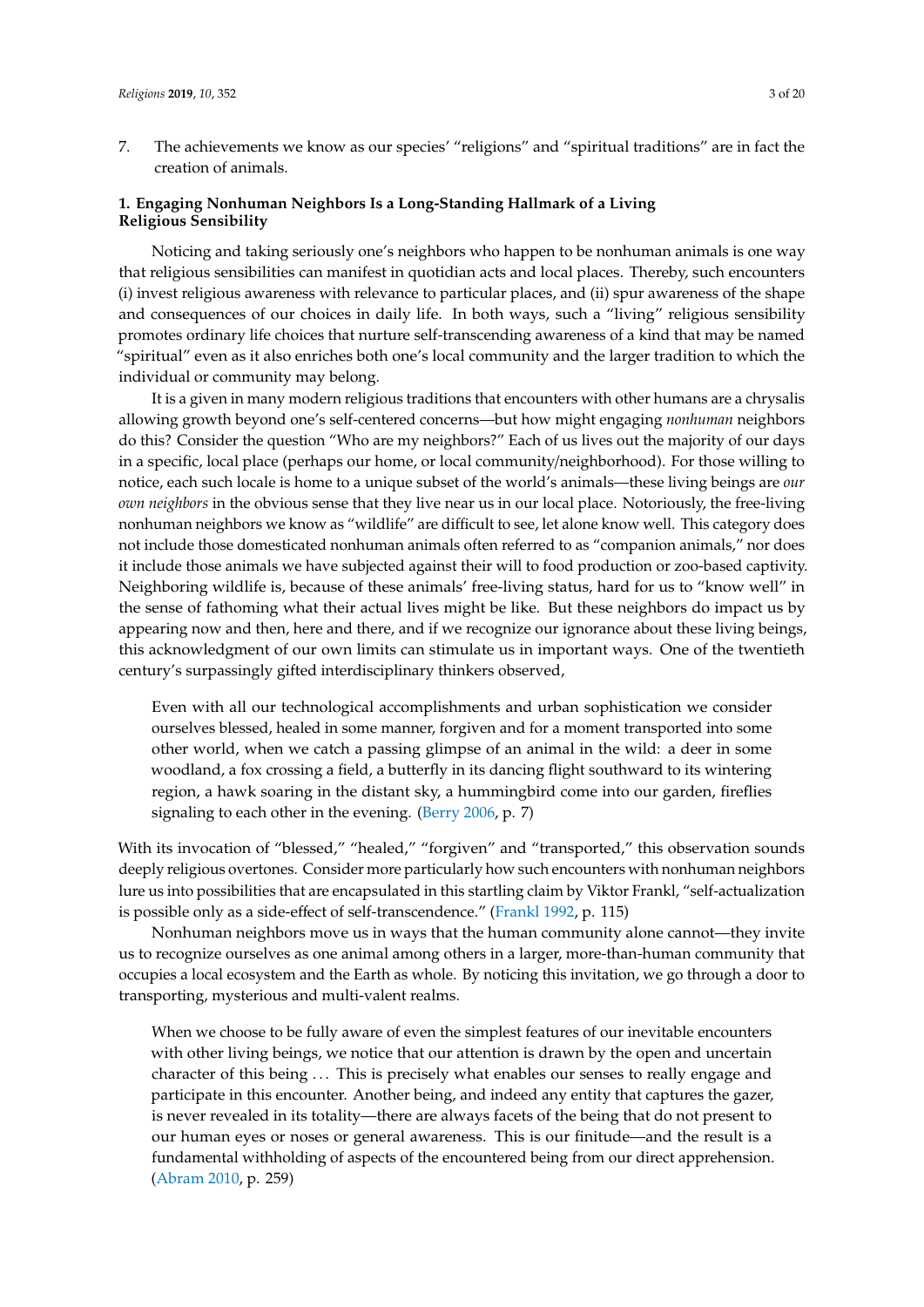It says much about the human community that, for most if not all of us, wild or free-living nonhumans can be inviting—such invitations open us to appreciating not only the presence of our nonhuman neighbors and our finite abilities to know them fully, but also our own curiosity and even our *self*-awareness.

Think of the multiple ways this is true of any encountered other—a red maple, a bat, a wasp, a deer walking on "our property." . . . We see none of these in their entirety. We may ignore this—but in that case, our ignorance takes on self-inflicted features that are truly debilitating for ourselves and the beings we ignore. This tension between the apparent and the hidden dimensions of each being beckons steadily to my perceiving body, provoking the exploratory curiosity of my senses. [\(Abram](#page-17-1) [2010,](#page-17-1) pp. 44–45)

*And as awareness of our own curiosities and finitudes is noticed*, we foray outside our self-interest and the heavy emphasis that our modern world and its institutions put on exclusively human interests. In encounters with other living beings, then, a door to self-transcendence is opened and a journey toward fuller actualization and awareness can begin.

Those who choose to explore other animals' lives can, as our long human history attests, discern something of a nonhuman neighbor's life, perhaps even personality—admittedly, in the local setting, we are quite limited as to what we can know. But we are not *all* ignorance. We can guess a few basics—shared place, shared animality, perhaps shared curiosity. There are, without question, obvious limits, for most of such a "neighbor's" life will be hidden from us in ways captured by David Abram's observation that "No matter how long I linger with any being, I cannot exhaust the dynamic enigma of its presence." [\(Abram](#page-17-1) [2010,](#page-17-1) p. 45) Neighbors of this ilk, then, "have nothing less than a vivacious presence for us, disclosing a shared animality even as they bear some essentially inaccessible features that may appear in the guise of mystery, ignorance, or simple silence." [\(Waldau](#page-19-1) [2013,](#page-19-1) p. 259) The very presence of these neighbors poses questions that have much more power than their answer—they not only "ask us in what ways are humans unique, or even a paradigm of possibility?" but also "prompt us to wonder about their place, as well as our own, in the world we share." [\(Waldau](#page-19-1) [2013,](#page-19-1) p. 259)

If we ruminate about such invitations from nonhuman neighbors, we soon encounter a number of important gifts that living in a more-than-human world affords us—we learn that we have many diverse kinds of nonhumans in our local world. We also learn that our education has not provided us with much in the way of specific details about these neighbors. Our journey of self-transcendence soon helps us recognize that our inherited impressions are inadequate to the task of meeting our nonhuman neighbors. Most important for our ethical natures, a further invitation to discovery awaits us—we are characteristically *so* ignorant about other-than-human lives in our local world that we can, if we notice our own ignorance about these neighbors, begin to interrogate human exceptionalism, a harmful narrative that today has become the linchpin of so much in our modern, industrialized societies, including not only the rhetoric of our mainline religious traditions, but also our laws, sciences, education, and notion of what constitutes "moral" behavior.

Human exceptionalism is the claim that humans are, merely by virtue of their species membership, so qualitatively different from any and all other forms of life that humans rightfully enjoy privileges over all of the earth's other life forms. Such exceptionalist claims are well described [by the moral philosopher Rachels] as "the basic idea" that "human life is regarded as sacred, or at least as having a special importance" such that "non-human life" not only does not deserve "the same degree of moral protection" as humans, but has "no moral standing at all" whenever human privilege is at stake. [\(Waldau](#page-19-1) [2013,](#page-19-1) p. 8; [Rachels](#page-18-6) [1991,](#page-18-6) p. 86)

Many forms of religion familiar to people today have advanced this extraordinary exclusion. But we are also heirs to another unassailable fact—through the millennia of human experience needed for members of our species to develop the power and range of our present collective presence, human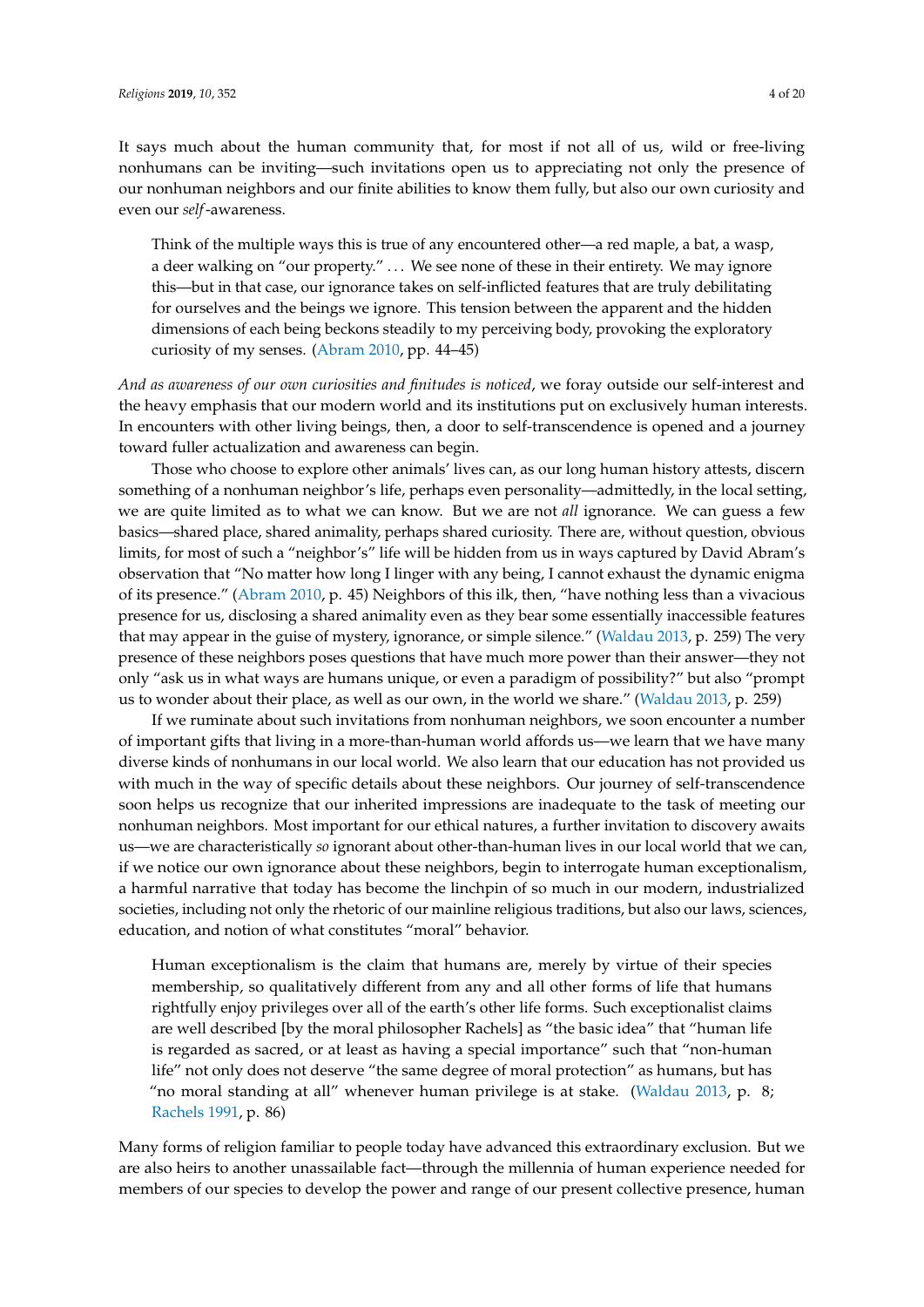exceptionalism was clearly *not* the norm. Instead, such exclusions were repudiated as out of touch with who and what humans most truly are, namely, a full member of the larger community comprised of all living beings. As heirs to this animal-inclusive tradition, each of us has access to many examples of living religion. Luther Standing Bear, an Oglala Lakota, reflected in 1933 on the understanding of other living beings that was a centerpiece in his people's oral tradition.

The animal had rights—the right of man's protection, the right to live, the right to multiply, the right to freedom, and the right to man's indebtedness—and in recognition of these rights the Lakota never enslaved the animal, and spared all life that was not needed for food and clothing. . . . [T]he old Lakota was wise. He knew that man's heart, away from nature, becomes hard; he knew that lack of respect for growing, living things soon led to lack of respect for humans too. So he kept his youth close to its softening influence. [\(Luther Standing Bear](#page-18-7) [1998,](#page-18-7) pp. 205–6)

Such views prevailed among the vast majority of every human's ancient forebears, an aspect of our complex heritage that invites our wonder about the ways that other animals might spur us today to recognize both them and ourselves as citizens of a more-than-human world.

Meditation on animals and our relations with them must be very nearly the oldest and most persistent form of human pensiveness; it is doubtful that we could ever really adequately know our identity as humans if we did not have other animals as a frame for our own activity and reflectivity. [\(Fernandez](#page-18-8) [1995,](#page-18-8) p. 8)

We can learn from this ancient heritage, particularly as it contrasts with the human exceptionalism that now dominates modern education and institutions.

While persons brought up within literate culture often speak *about* the natural world, indigenous, oral peoples sometimes speak directly *to* that world, acknowledging certain animals, plants, and even landforms as expressive subjects with whom they might find themselves in conversation. Obviously these other beings do not speak with a human tongue; they do not speak in *words.* They may speak in song, like many birds, or in rhythm, like the crickets and the ocean waves. They may speak a language of movements and gestures, or articulate themselves in shifting shadows. Among many native peoples, such forms of expressive speech are assumed to be as communicative, in their own way, as the more verbal discourse of our species (which after all can also be thought of as a kind of vocal gesticulation, or even as a sort of singing). Language, for traditionally oral peoples, is not a specifically human possession, but is a property of the animate earth, in which we humans participate. [\(Abram](#page-17-1) [2010,](#page-17-1) pp. 10–11)

We can consider as well whether today we need to *unlearn* certain biases—for example, any approach that refuses to consider the mere idea of *any* nonhuman animals as bearers of consciousness, capable of complex forms of intelligence, subject to emotions and more. Many humans today, without evidence, facilely assume such features *must be solely the birthright of human animals*. Such a refusal to inquire has prevailed because twentieth century education and other powerful domains, including mainline religious institutions, were consistently inhospitable to such a possibility. Consider an example that represents well the dominant narrative in not only most established religious institutions, but also the experimental traditions of many exclusively secular sciences and the vast majority of education-based teaching about ethics and morality, legal systems, and the business community. This example, drawn from a mid-1990s revision of the Catholic Catechism, puts limits on compassion, a central concern of the Abrahamic traditions rooted in the ancient Hebrew recognition of other living beings as fellow creatures.

It is contrary to human dignity to cause animals to suffer or die needlessly. It is likewise unworthy to spend money on them that should as a priority go the relief of human misery.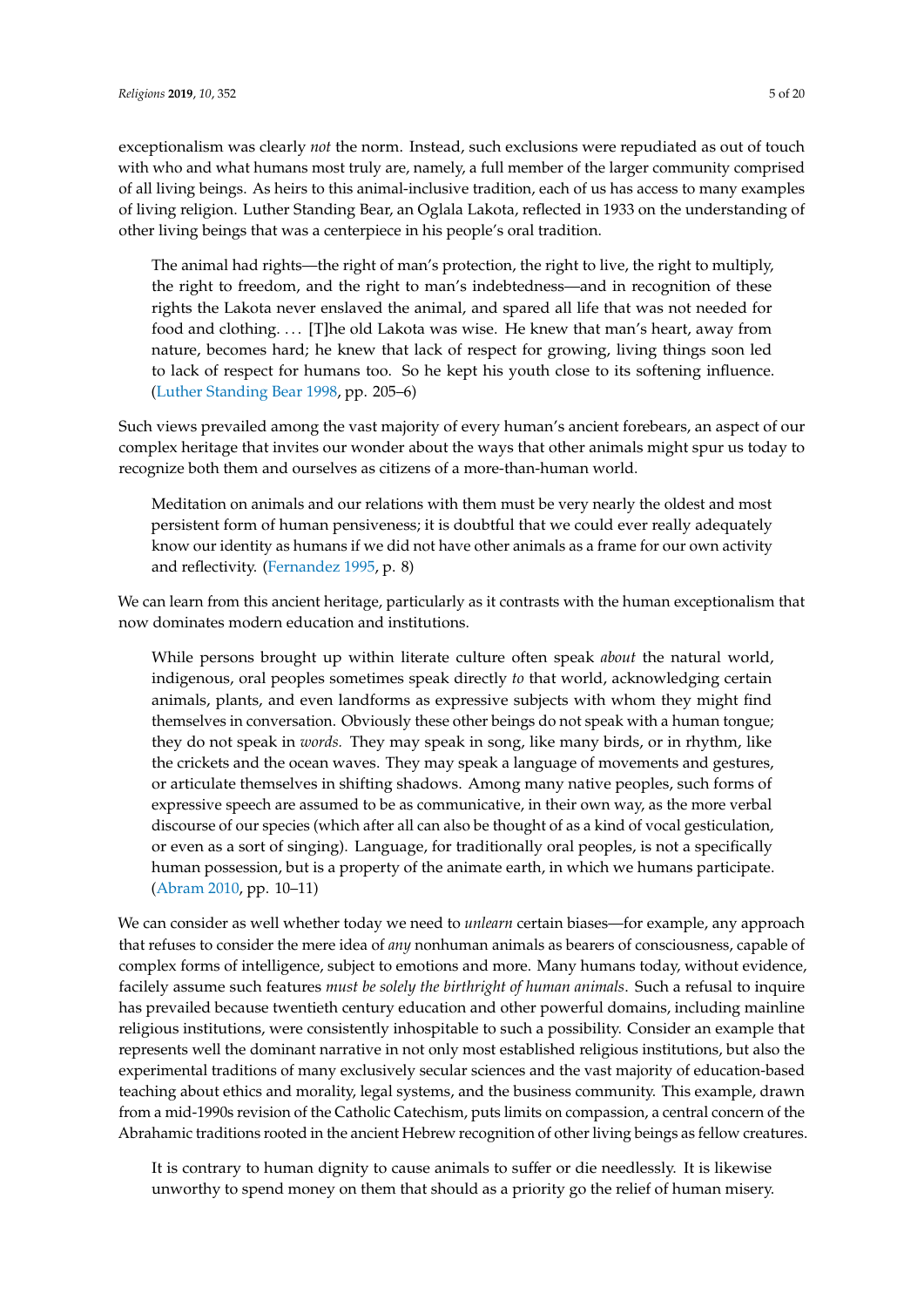One can love animals; one should not direct to them the affection due only to persons. [\(Catechism of the Catholic Church](#page-18-9) [1994,](#page-18-9) p. 2418)

Reasoning that human compassion regarding all of one's nonhuman neighbors should be constricted whenever human misery exists treats compassion as a human-first phenomenon. The central claim that only "persons," that is, members of the human species, really matter is allowed to dominate, thereby affirming the unstated background understanding that all other animals are rightfully subordinated to human needs and desires. Such a major revamping of our ethical awareness would have astonished our most ancient forebears. As explained below, each of us lives within a local world that is far removed from human affairs on the other side of our shared planet. While the affairs of such humans surely matter, those who develop the capacity to ignore local, nonhuman suffering on the basis of such human-centered reasoning constrict their daily abilities to care about neighbors. Thereby an abstract, arid human exceptionalism prevails in one's local world. Such a modification of the long-standing duty of compassion is "business as usual" in the modern world's industrialized and post-industrial societies.

It is, then, not only our encounters with other animals that invite us to reflection. So does the prevailing narrative of human exceptionalism. Both prompt us to ask, does human exceptionalism reflect human genius or human arrogance? One of the twentieth century's surpassingly gifted philosophers suggested that "All real living is meeting." [\(Buber](#page-17-2) [1958,](#page-17-2) p. 11) We can ask, "meeting whom?" Everyone has forebears who answered this question with astonishing breadth. This is so because among indigenous cultures, not only individual identity but also communal identity was born and thrived through what one anthropologist names "relational epistemology." [\(Bird-David](#page-17-3) [1999,](#page-17-3) p. 78) Such knowing of oneself is not exclusively human-centered, as is the case with the Cartesian self-focused "I think, therefore I am." Rather, we learn about ourselves and community *relationally*—this same anthropologist suggested alternative, more discerning ways to frame what it means to be a reflective animal individual: "I relate, therefore I am" or "I know as I relate." [\(Bird-David](#page-17-3) [1999,](#page-17-3) p. 77) Here is the basis for the claim "all living is meeting," for each person lives *through* relationships that feature a "mutual responsiveness", which can, when noticed and taken seriously, grow into "mutual responsibility." [\(Bird-David](#page-17-3) [1999,](#page-17-3) p. 77) This is why engaging nonhuman neighbors has so often been a hallmark of a living religious sensibility.

### **2. Living Religion Is an Engagement with Our Local Place as the Intersection of the Many Nested Communities to Which Each Human Belongs**

Consider a further power conferred on us by asking "Who are my neighbors?", namely, the issue of engaging a local place as a world in which we notice that we are, in fact, members of an entire series of nested communities. Although, in our highly industrialized societies, many have lost a sense of place, as animals, it is in our very being to notice place. Think of how obvious the following insight is to the human heart and mind, "there never was an is without a where." [\(Buell](#page-18-10) [2011\)](#page-18-10) The implications are wide and deep. For any embodied being, and thus for humans and all other animals, there never was, and never can be, an "is" without a "where." Recognizing the centrality and fullness of place in our lives helps one to notice a key feature of our human animal lives—each day, we encounter our own animality in each breath, meal, and step, encounter with family and friends, fear or hope, and so much more.

At other times, the traces of our animality are consequential shadows, such as those created by the dysfunctions that result from the self-inflicted ignorance foisted on us by human exceptionalism's many powerful dismissals and refusals to notice our membership in a more-than-human community. Even in the darkness created by such shadows, enticing glimmers appear, as hinted at in Thomas Berry's observation that mere encounters with local wildlife can leave one "blessed," "healed," "forgiven", even "transported."

We also encounter unique valences of our animality in seemingly abstract notions that dominate science—we are, taxonomically, as fully great apes as are gorillas, orangutans, bonobos and chimpanzees. Humans are, as a group, also but one of several hundred primate species, and merely one of several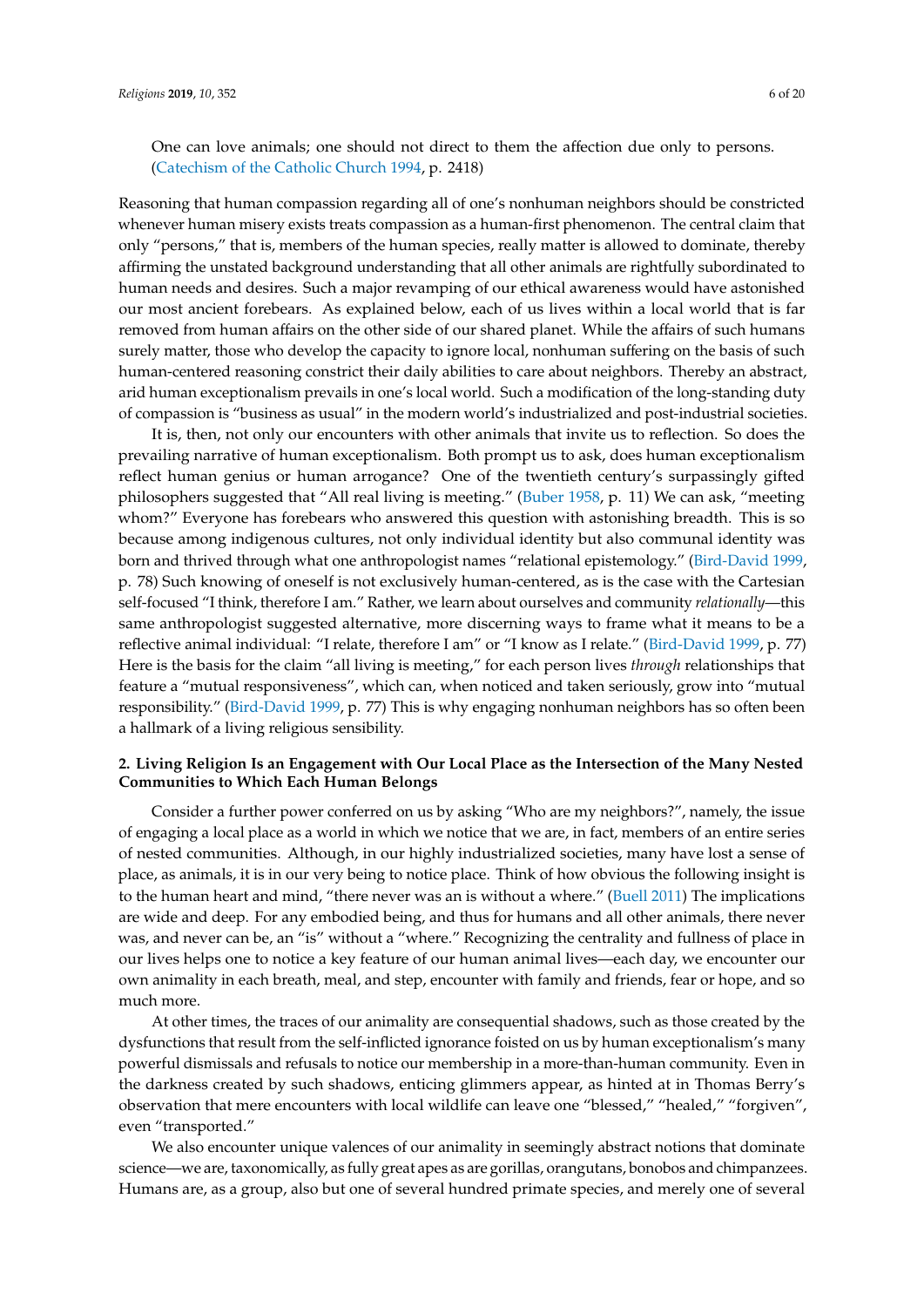thousand mammal species. In our archeological sciences, we recognize that ancient humans interacted constantly with the surrounding nonhuman animals, and in our comparative efforts to see human culture, many scholars on the basis of a deep commitment to describing nonhuman animals' realities honestly and dispassionately in the tradition of good, careful, rigorous science have for decades been openly asserting that culture is also a more-than-human phenomenon. An early example was *Chimpanzee Cultures* [\(Wrangham et al.](#page-19-2) [1994a\)](#page-19-2), which openly challenged the fact that in the past "[v]irtually every definition of culture in the social sciences premise[d] human uniqueness ... thus barring any thought of continuity with other species." [\(Wrangham et al.](#page-19-3) [1994b,](#page-19-3) p. 18). Today, literally dozens of other species have been identified as having elements of social transmission that have prompted researchers to use the term "culture."

Beyond science-based claims reminding us that humans are full members of other-than-human groupings, it is the notion of nested communities that, partly relying on such scientific facts but even more significantly relying on our communal abilities, takes us far beyond whatever grace and power scientific viewpoints *alone* confer on us. Science contributes through evidence-based reasoning about our current physical realities, but our need for the kind of meaning that comes only with connection is what allows us to come home, as it were, to our long human past and our countless human ancestors who long ago noticed that our animality gives each us an immediate, existential connection to other-than-human lives as well as our local place. For those who today notice these connections, the world is "alive" in a great variety of ways.

Is it any wonder, then, that in specific places, we can touch the animality we share with other creatures? In our urban and suburban local neighborhoods, we can notice that we are but one of many "city creatures." [\(Van Horn and Aftandilian](#page-19-4) [2015\)](#page-19-4) Such a sense of connection can help override the common phenomenon of city dwellers manifesting only city-constricted senses of self-concern that are one of the diseases of human exceptionalism. But human city dwellers can, with effort, recognize, identify, contextualize and make part of their local community the nonhuman animals that abound in buildings, businesses, underground infrastructure, parks, vacant lots, and myriad other interstices of our urban spaces. Today, there are many human voices drawing upon an astonishingly rich range of resources and arts to explore this distinctive "mixed species community" of living beings.

In rural, less-urbanized areas, nonhuman animals can be far more apparent—they can also set clocks for us through their annual migrations overhead or in nearby woods, rivers and oceans, thereby reminding us of the far-flung places that these members of our larger community inhabit at different times of the year. Such periodic appearances are a profound reminder that our human-centered versions of morality and spirituality ignore so much in the real world, thereby leaving the false, altogether debilitating impression that the larger world is primarily a human place. It is, of course, a truly mixed community of many *millions* of species.

The presence of other animals, by offering us expanded awareness, helps us recognize yet another way that human exceptionalism creates ignorance, not understanding—our early twenty-first versions of morality are made one-dimensional by their abject human-centeredness. Thereby, these purported guides to developing the extraordinary potential of our human abilities to care about "others" have made many of us dysfunctional. Such human-centered "morality" is truly inadequate as a guide to living in a more-than-human world. Further, the potential that extravagantly human-centered advice has for nurturing humans is meager, affording no help to humans who must cope with our species' now pronounced tendencies to speciesism, a late-twentieth century version of human exceptionalism and similar notions called many different names [\(Waldau](#page-19-5) [2001,](#page-19-5) p. 32). Accordingly, many humans today struggle to learn the complex skills needed to meet the challenge of full self-actualization. Advice that is radically human-centered fares poorly compared to far more robust forms of morality that prompt each of us as an individual to recognize that, for ourselves *as well as for our local community and our species as a whole*, "self-actualization is possible only as a side-effect of self-transcendence."

Such a challenge looms large for those who seek to puzzle out the past and present of the "animals and religion" intersection, as well as guess in an informed way about future prospects for religiously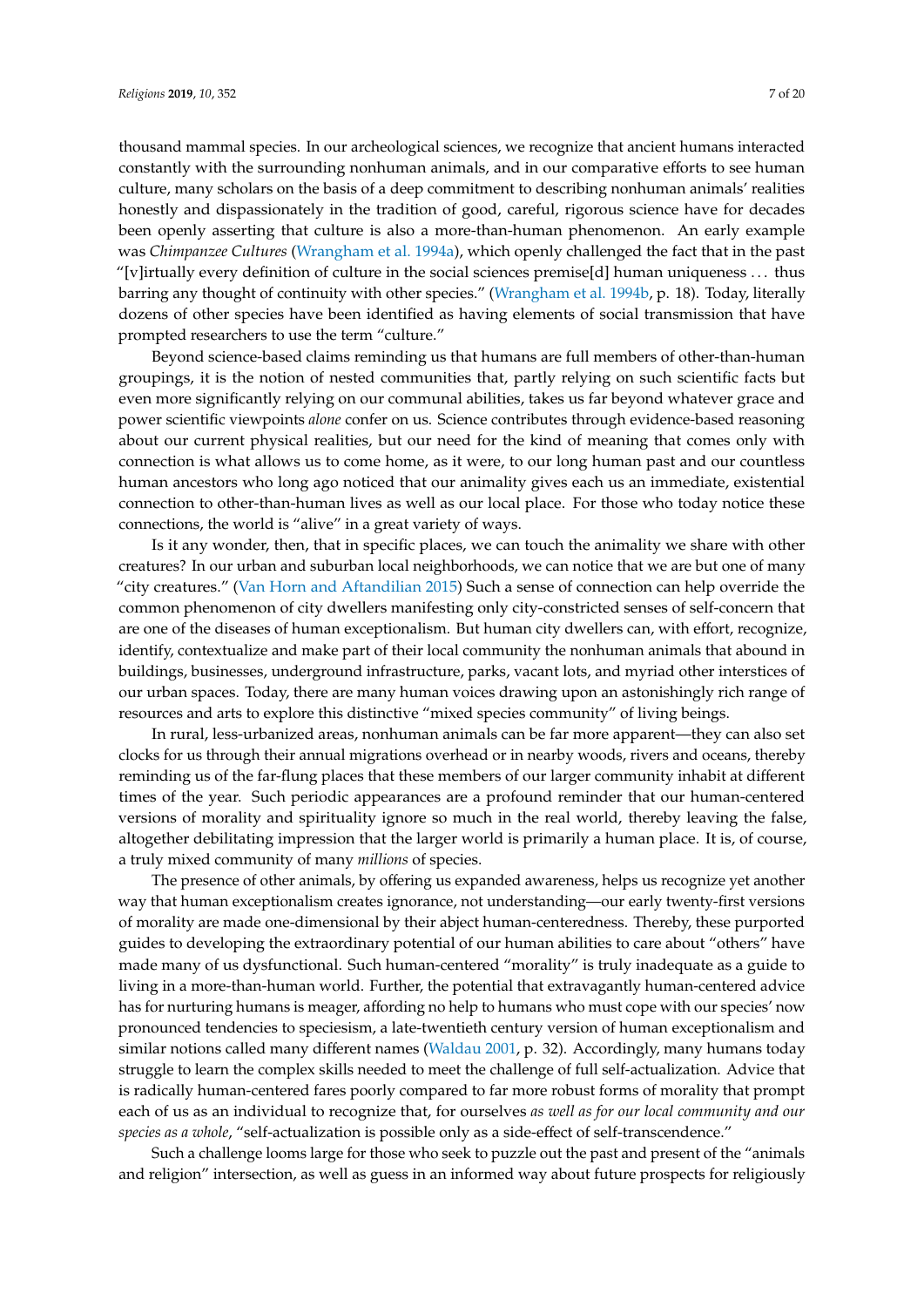inspired approaches to our fellow animals. It is worthy of note that pieces of this puzzle can be found in a wide variety of places. In our ancient past, the extraordinary notion of *ahimsa* (usually translated as "nonviolence")

originally applied not to the relationship between humans but to the relationship between humans and animals. *Ahimsa* means 'the absence of the desire to injure or kill,' a disinclination to do harm, rather than an active desire to be gentle; it is a double negative, perhaps best translated by the negative 'nonviolence,' which suggests both mental and physical concern for others. [\(Doniger](#page-18-11) [2009,](#page-18-11) p. 9)

Consider also an "everywhere" phenomenon, namely, how often "animals" have been mentioned in stories that tell us about religious figures and places—frequent mention of nonhuman animals in such materials is in part attributable to the often-ignored truth that living beings are ubiquitous in the sense of existing in an uncountable number of places, including on every surface, in the soil, throughout the atmosphere and the oceans' every depth, and, of course, on and in our own body and that of every other familiar living being.

The frequent reference to other animals in religious stories is also due to the fact that many human cultures have kept "the animal issue" in the foreground of their moral concern through daily recognition that, as the title of a 1996 book suggests, "wisdom sits in places." [\(Basso](#page-17-4) [1996\)](#page-17-4) In these places, as in each reader's local world, the community is, for those who care to notice, more-than-human. One of the many articulate members of the world's indigenous people communities linked humans' future to place and to our ability to speak for the entire living fabric of the Earth.

The future of mankind lies waiting for those who will come to understand their lives and take up their responsibilities to all living things. Who will listen to the trees, the animals and birds, the voices of the places of the land? [\(Deloria](#page-18-12) [1973,](#page-18-12) p. 301)

The question of listening to, as well as speaking for, the whole of the Earth community is an ancient concern that still persists today in a variety of ways, including pleas before the United Nations [\(Lyons](#page-18-13) [2003\)](#page-18-13). Marginalized by the dysfunctional forms of human exceptionalism that have now prevailed in policy-making and religious circles of the industrialized societies for several centuries, these "who will speak?" and "who will listen?" challenges remain a formative factor in many small-scale cultures that have not succumbed to an insistent human exceptionalism.

The long tradition of recognizing that humans live in a more-than-human world has a corollary in the notion of nested communities that reach beyond the species line. We belong to families which in the industrialized world increasingly include "companion animal" cats, dogs, horses and many other nonhuman animals. Beyond our families, however, each of us can easily notice as well that some of the communities to which we belong are decidedly multi-species in composition—neighborhoods, local communities, regional affiliations, nations, our ecological niche in a larger ecosystem, and both subcultures and cultures that cross political and social boundaries. We are also members of the ape clade, the taxonomic order of primates, the class *Mammalia*, the subphylum *Vertebrata*, the phylum *Chordata*, the kingdom *Animalia*, and more. One of the best explorations of how we participate *bodily* in what might seem highly abstract categories is a detailed explanation of each human's "inner fish," "inner reptile" and "inner monkey." [\(Shubin](#page-18-14) [2008\)](#page-18-14)

Recognizing our "nested communities" is more than a great advantage—it is, at one and the same time, both a kind of self-knowledge and a community-based knowledge. Some of our nested communities will on first impression seem remote—we are, in one sense, already "in" these communities, such as ecosystems or the community of Earth's community of air breathers who share a common atmosphere, or the land shared by a continent's land-dwellers, or users of Earth's crucial water resources which we, as animals, take in and give off each day. Yet there are other communities we can choose to join, and others we may choose to leave (as happens when we emigrate from our birthplace,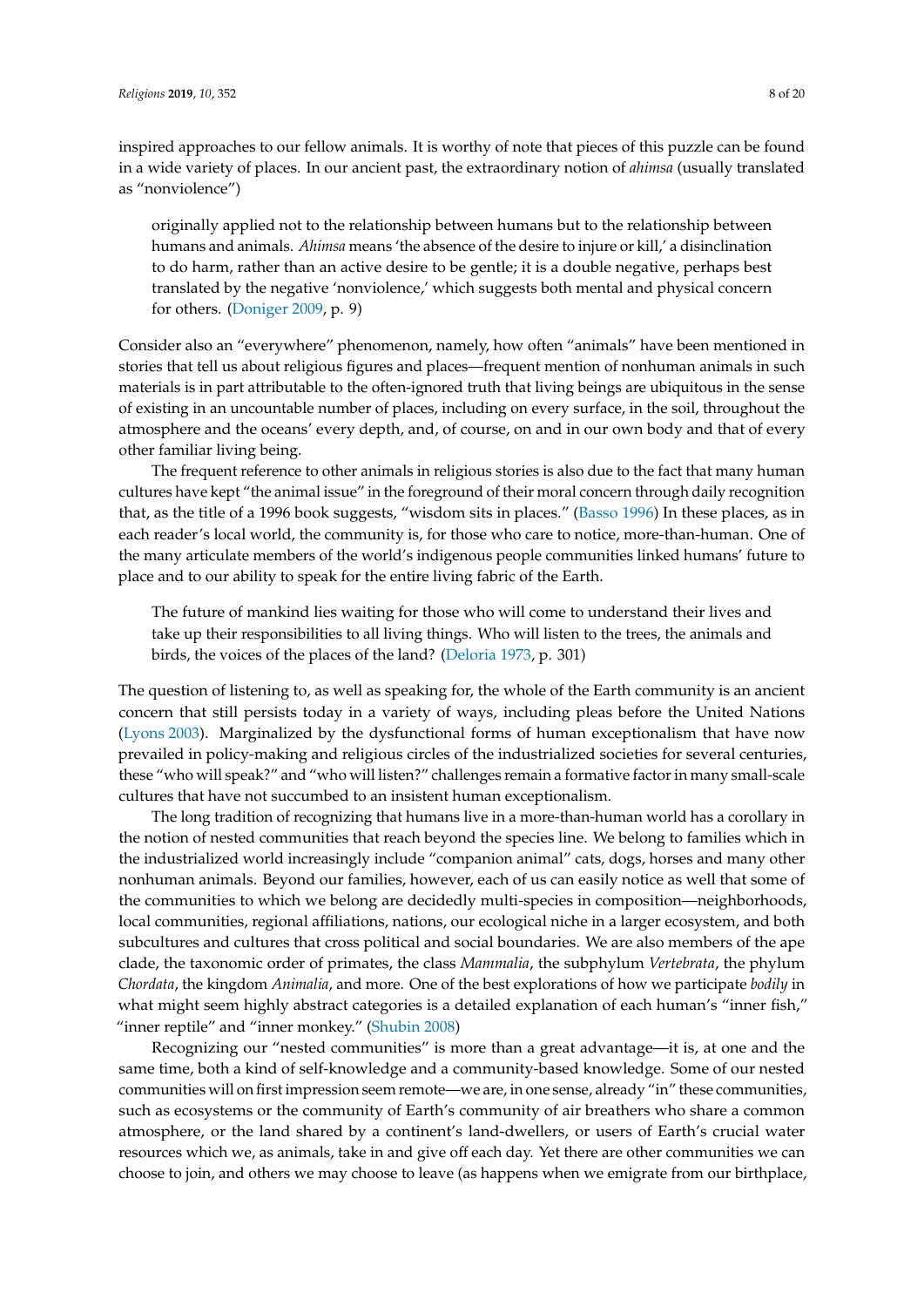or are forced to leave because of socio-political dangers, or freely convert from one religious outlook to another).

Despite the fact that we have natural, common-sense connections to some communities well understood as primarily human, others as primarily animal, and others as truly ecological in nature, it remains a characteristic feature of modern industrial societies that the prevailing ways of speaking in major institutions ignore the animal and ecological. This is true of much of the rhetoric of mainline religious institutions, the concepts and discourse employed in legal systems, and the content prescribed in educational settings that teach human-centered "ethics"—in fact, all of these foreground "business as usual" in which only humans are noticed and taken seriously. Ignoring other-than-human individuals and communities impacted by our decisions is the norm, not the exception. This phenomenon can be problematized on many different grounds, but notice at least that such a narrow approach ignores part of our own nature and heritage—many cultures have held, and some still assert today, that responsible citizenship for an individual requires that she or he move beyond the shallow, un-scientific, logically fallacious dualism "humans and animals."

Responsible citizenship, whether in the form of living religion or a secular movement that chooses a non-religious explanation, also requires frank admissions that the prevailing forms of human exceptionalism rob humans of their connection to most of their natural, nested communities. In this way, human exceptionalism *radically* (in the etymological sense of *going to the root*) disadvantages the very living beings (humans) such exclusivist claims purport to honor. Responsible citizenship in the Earth community contrasts greatly with such exclusion, for it means that human animals need, for communal purposes as well as *their own development*, to acknowledge openly their citizenship in a variety of more-than-human communities. Such an affirmation requires, in turn, an honest, robust recognition of our place as one animal among so many others living in interconnected ways on a diverse and inviting more-than-human Earth.

Such acknowledgments allow us to pose to any institution, including religiously defined ones, a fundamentally ethical question—has this institution helped humans see that each of us is a member of an entire series of nested communities that reach well beyond our local world? Unless an institution can answer affirmatively, there is reason to suggest that the institution is not "living" in the sense of prompting us, as living beings, to look *both* locally *and* more broadly. Such an inclusive approach is the only way individual humans can recognize that their personal, full actualization requires forms of self-transcendence that produce benefits of different kinds—for the individual himself or herself, for the individual's family and local community, and yet also for the human species, local fauna, *and* the larger communities of life like the living, interconnected webs that are one's econiche, ecosystem, and the Earth.

### **3. Living Religion Fosters a Stance of Openness to the Possibility of Unlearning Those Inherited Images That Contract Rather Than Expand Our Understanding of Caring for Others**

Questions about whether we recognize our nested communities as reaching well beyond our local world beg all of us to work at understanding the significance of humans' complex religious past and present. Such work has been a feature of the important ferment on "religion and animals" evident in academic circles over the last half-century. But since both the study of "animals" and the study of religion require place-reckoning, which is a form of community-reckoning, any sustained inquiry into these two subjects' intersection must engage the fact that many humans have long felt the *need* to live as informed members of the more-than-human community. Such an acknowledgement requires exploration of the role human exceptionalism has been allowed to play in the past study of religion and spirituality. Such exploration in turn requires frankness about the ways in which human exceptionalism, including those forms of this exclusion advanced by mainline religious institutions, has misled our modern societies into openly asserting that caring about only humans is both a kind of "common sense" and a defensible moral stance based on an informed view of the world we inhabit.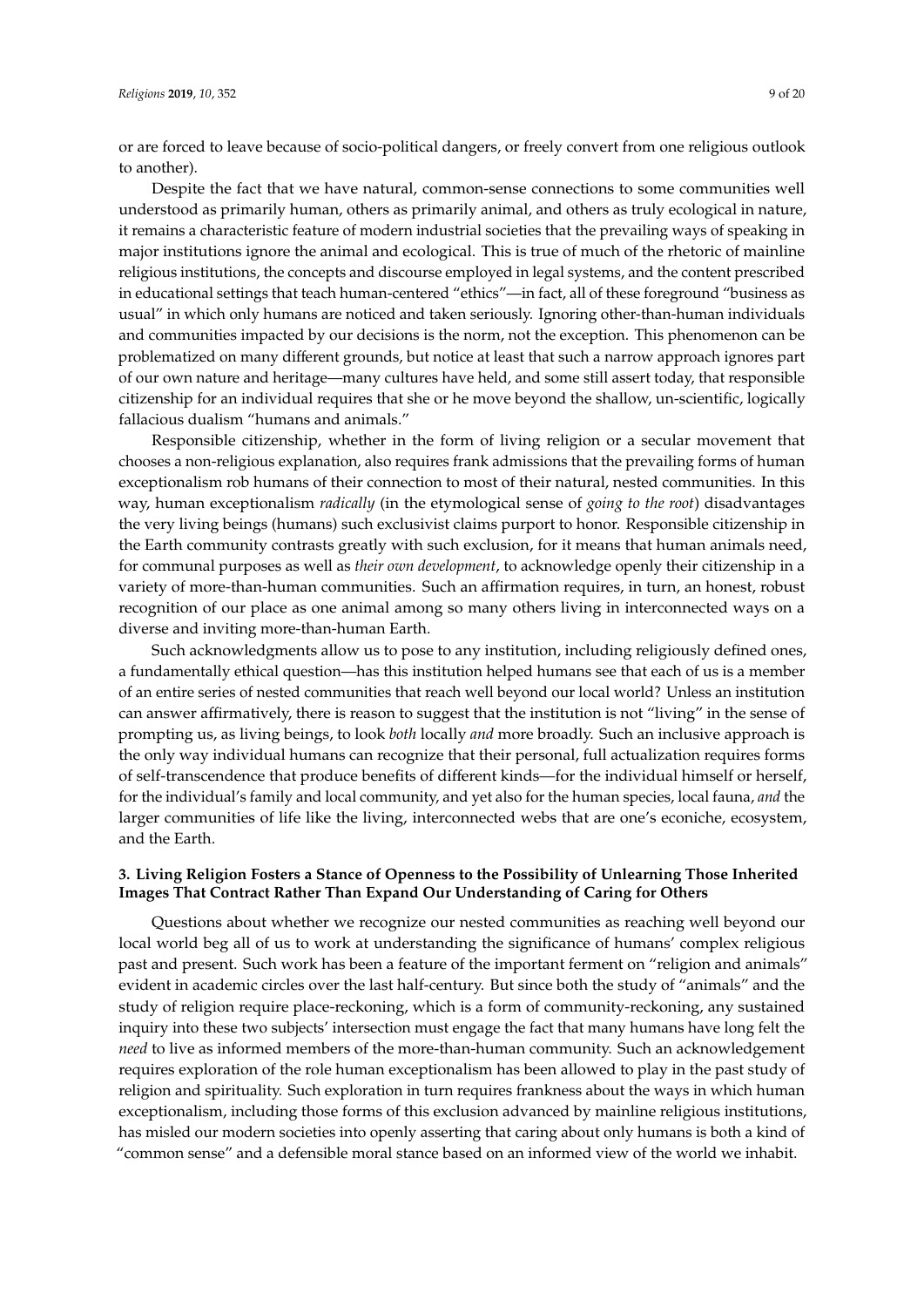Human exceptionalism cannot in any way meet such criteria, which means that claims made in major religious institutions that support human exceptionalism are worth re-examining. As already noted, human lives in an astonishing variety of daily acts and emotions reveal fully that we are animals. Similarly, exploration of the world in which we and our forebears have been living reveals that when nonhuman lives are examined realistically, such examination *readily* reveals that the animal world is richly endowed with nonhumans who are, like humans, bearers of consciousness. Such an examination also confirms that most human cultures across time and place have acknowledged our own animality and the importance of being informed about other animals' actual features. Both our deep past and our present sciences, then, reveal richly that *we know now, just as we have long known*, that some nonhuman species are endowed with bodies, brains, and distinctive social and individual lives that confer on individuals forms of intelligence, caring and so much else that commands fascination and respect. We thus know from diverse sources—our own observations *and* the heritage we received from past human generations—that humans can thrive through caring about beings outside our own species. We also know that we need a biodiverse, multispecies world as our natural home and a condition of our own health.

Yet many of our human communities in the last few centuries have been increasingly dominated by an exclusivist narrative that attempts a justification of human domination. Consider how the logic of human exceptionalism lurks within the influential idea of humans' moral growth evidenced by an expanding moral circle. The prominent nineteenth-century historian of morals William Edward Hartpole Lecky famously observed,

At one time the benevolent affections embrace merely the family, soon the circle expanding includes first a class, then a nation, then a coalition of nations, then all of humanity, and finally, its influence is felt in the dealings of man with the animal world. [\(Lecky](#page-18-15) [1884,](#page-18-15) pp. 100–1; [Singer](#page-18-16) [1981,](#page-18-16) p. xiii)

This narrative of expansion—first, the individual's family, followed by class, nation, coalition of nations, all of humanity, "and finally . . . the animal world"—appeals because it is simple and hopeful. Further, the image might be said to help us see key features of the moral lives advocated within human communities—human individuals may first begin to care by focusing on the nearby living beings, like one's family and local community, but a *natural* expansion of our abilities to care and protect is possible. The image also helps call attention to the important fact that ideas about ethics found in human communities have not been static. More specifically, there is evidence for arguing that a long-term trend across millennia has been inclusion of some previously marginalized humans within the protective boundaries of what is rightly called the moral circle. Finally, we may also relate to Lecky's image because it alerts us to the great importance of stopping our species' horrific record of causing human-on-human harms.

But the appeal of this image has beguiled us—true as it is that, in one era after another, societies have changed their notion of "the others" that deserve protecting. The expanding circle image fails to help us to see that the trajectory of humans expanding their care for "others" is far more complicated than Lecky's account of an expanding circle suggests. Particularly complicated is that Lecky's trajectory of expansion masks what actually happened in our deep past—many cultures long ago protected some of their local free-ranging wildlife in noteworthy ways while *not* protecting all the neighboring humans. Further, some ancient concerns for nonhumans, such as condemnations of gratuitous cruelty, persisted for millennia but in the modern era have been eroded greatly (as happens in the increasingly widespread practice of mass confinement of farm animals known as factory farming). Indeed, it is highly likely that (i) *if* we allocated one vote to every distinctive human culture that ever existed, *and* (ii) *then* took a poll of these cultures on whether nonhuman animals should be (and in fact were) protected in the moral circle that this group taught to their own children, (iii) *we would find* that a large majority of human cultures "voted" that *many di*ff*erent kinds of nonhuman animals* were deemed to belong within the group's moral circle.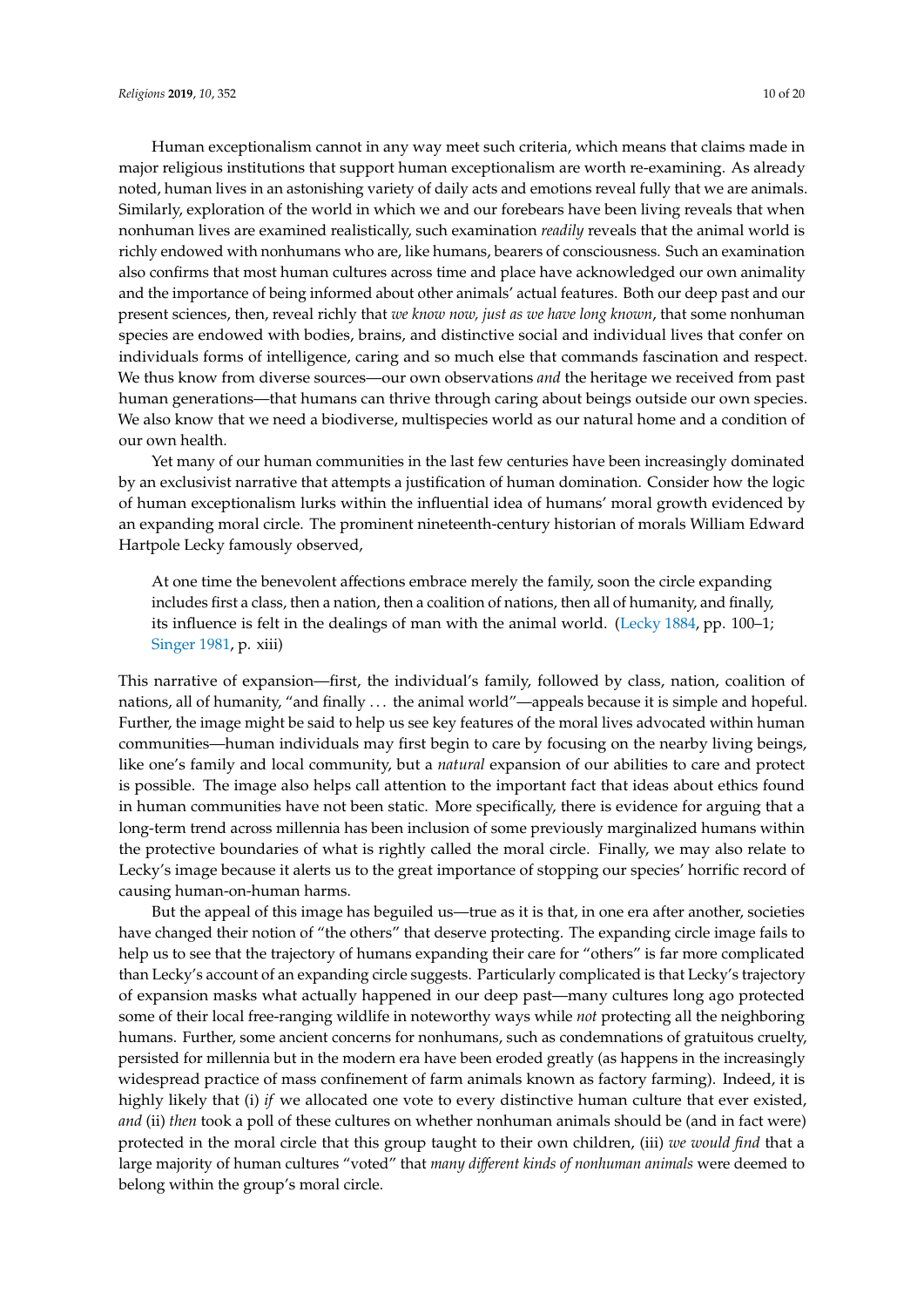Lecky's image of an expanding circle, then, fails to alert us to our own history, for the expansion Lecky described was not, in fact, the actual pattern that our own cultures followed. Many of our ancient forebears actively protected some nonhuman animals even as they very clearly did not protect their neighboring humans, let alone all humans. Further, many (although not all) early civilizations permitted many forms of human-on-human violence, including notoriously the domination of women, or the practice of slavery and rape when they conquered competing human societies.

Lecky's image also fails on the question of local place. The image masks that place has from time immemorial mattered to humans even though in today's industrialized societies many people have lost this important sense of connection. We do not have to travel far back in our own cultural heritage to discern that place mattered not in the modern sense of *owning real property*, but in the sense that "wisdom sits in places" given names because those places held pivotal shared memories for our ancestors, thereby establishing a sense of continuity and even sacred presence (however the reader wishes to define this term).

The tenor of today's human exceptionalism, then, marks a truly fundamental break with key attitudes that prevailed in most human societies for *millennia*. The peculiarity of this modern dismissal is reflected in a poignant observation made by Matthew Scully, a former speechwriter for an American president, in the opening pages of a book addressing modern challenges.

. . . no age has ever inflicted upon animals such massive punishments with such complete disregard, as witness scenes to be found on any given day at any modern industrial farm. [\(Scully](#page-18-17) [2002,](#page-18-17) p. x)

The suggestion that our concern for "others" has been broadening in the manner of an expanding circle is, thus, less description than prescriptive nicety that masks the all-too-familiar "humans first and foremost" trope that is the essence of human exceptionalism. Such a narrative obscures the key fact that today's industrialized societies have *lost* much wisdom about why being a responsible citizen in a more-than-human world afford forms of self-transcendence that cannot be imagined, let alone achieved, under a life guided by human exceptionalism.

Living religion, because it is pervaded by the inevitable question "whom might I care for, given my finite abilities as a living being?", nurtures a more open notion of caring. It thereby raises the important possibility that we *should*, if we wish to fully actualize human potential, at times take the initiative to *unlearn* some of our inherited images. Unlearning of this kind would in turn allow us to provide our children with a more honest appraisal of our own species' *mixed record* as ethical animals. There is good news in all of this, of course, for such unlearning affirms that each human has the ability to ask about their own multi-species *local* world, "Who are the others about whom I might care?", and then to expand our robust ability to care, and thereby make community, more widely as we live our lives on this more-than-human Earth.

Something else that we can recognize as true today is deeply sad—in the last few centuries, we, as a species, have decidedly failed our ancestors' vision that humans *should* be responsible citizens in a more-than-human world. This failure forces a poignant question—does our larger human community have the ability today to develop and sustain forms of life, whether living religion or living law or living ethics, that permit individuals to actualize their potential for relating to our local community and place? In the spirit of this possibility, consider how small-scale societies can teach us options about the who, what and how of "personhood." An astonishingly large majority of those indigenous human cultures whose lives have been closely intertwined with their local natural world have viewed other animals as, in their actual lives, "active and reactive social others, alternately collaborating in and obstructing the designs" of our own species. [\(Brightman](#page-17-5) [1993,](#page-17-5) p. 2)

Notice how fully local this notion of personhood is. Notice as well how such notions, often associated with small-scale, indigenous religious traditions, can be a form of living religion as well.

Personhood, then, is not primarily a separateness from others but "a relationality," that is, it comes about by paying attention to and being in relation to the living beings, human and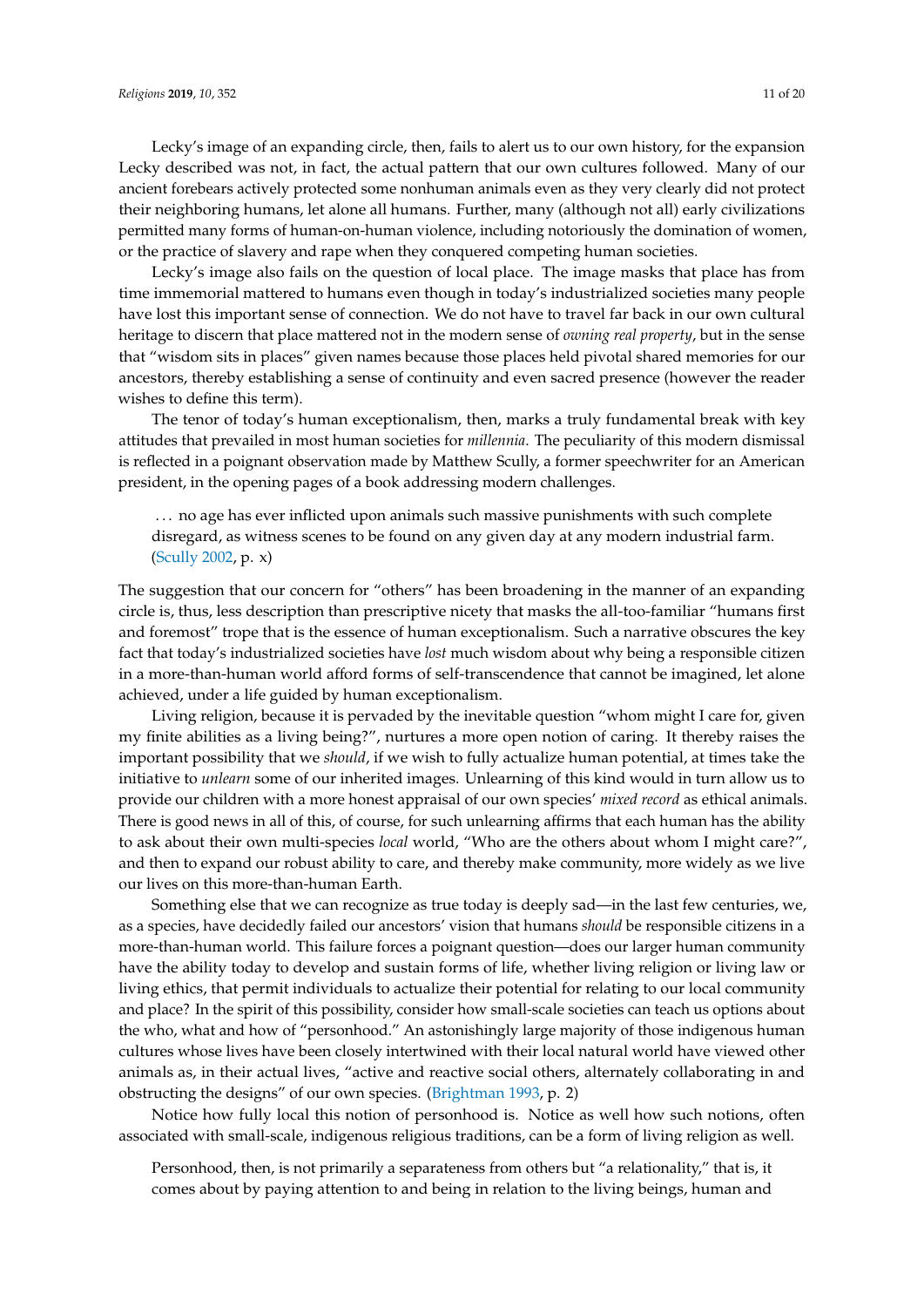nonhuman alike, in one's local world. Most interesting from the vantage point of Animal Studies is that it is "work toward relatedness, especially in knowing animals" that makes such relation-built personhood an "achievement." What humans can learn is significant if we "join the dance of life in the knowledge that all of us—humans and nonhumans—are bound together by networks that feel more like kinship than we can ever have imagined before we encountered the sacred ecology of our Native American predecessors."

[\(Waldau](#page-19-1) [2013,](#page-19-1) pp. 191–92; [Grim](#page-18-18) [2006,](#page-18-18) p. 380; [Harrod](#page-18-19) [2000,](#page-18-19) p. 138)

Discerning how to live such an insight while a citizen of a modern, industrialized society is not a simple challenge. The insights of small-scale societies are framed for life in their own local world. They are, thus, dependent on specific contexts that can be radically different from modern urban, suburban and rural settings. Further, the expression of such insights about how to live in relation to one's local world are characteristically "understood . . . on the basis of their ceremonial life." [\(Prentiss](#page-18-20) [2003,](#page-18-20) p. 64) Such comments reflect the enormous challenges any modern human faces as she attempts to work with even the simplest features of the religious/spiritual/wisdom traditions developed long ago by another group in another place. There are clues, as well as much well-developed thinking, about how to go forward, an example of which are the nuanced ecological insights set out by the remarkably fecund movement known as "religion and ecology."

Consider how tolerance and possibilities of co-existence are heartbeat concerns of two simple statements that any individual can make.

My religion is one among many others. My species is one among many others.

Pairing the modest humilities that drive these statements allows one to discern two productive forms of self-transcendence—first, humility regarding one's own judgment about whether or not, and if so just how, to be religious or spiritual; and, second, the humility needed to develop and then express a willingness to notice and take seriously *nonhuman* "others" who live in the local place where each of us lives. Living religion draws life from such humilities, which is enriched further as one acts and cares within, first, one's local world as a mixed, *multi-species* community, and, second, a mixed society where those with different religious orientations co-exist alongside humans who choose not to be religious or spiritual in any traditional sense. The capacity to co-exist in either manner features a humbleness that challenges arrogant exclusions that prevail when a human makes one's own features—whether gender, race, ethnicity, religion, or membership in one's own species—the measure of all things.

#### **4. Living Religion A**ffi**rms Spirituality as This Worldly**

In the spirit of unlearning, tolerance and co-existence pursued to remedy the poverty created by human exceptionalism, what might we say about religious approaches in a local place? The elegant connections possible by virtue of the fact that humans can recognize ourselves as members of *more-than-local* communities in no way eclipse the primacy of the local world. In simple, direct, daily ways, the local question is rooted in the insight that, for animals of all kinds, "there never was an is without a where." Further, that we are capable of noticing our membership in a series of nested communities, in fact, enhances the foundational significance of knowing one's local world well enough to act responsibly in daily life. Correspondingly, when humans recognize how full their own lives can be in their local world, they enhance their power to notice our membership in regional, ecological and global communities as well. Indeed, without an anchor in a local place, our daily lives risk deracination and drifting out of touch with our own eminently animal realities.

To engage what being a local animal means for spirituality, consider a phenomenon evident in the way modern English speakers discuss religion—synonyms commonly listed for the adjective "religious" often have distinctly *nonphysical* connotations. Here are more than a dozen synonyms for "religious" that play down in some way, sometimes to the point of denial, our animal realities and local place.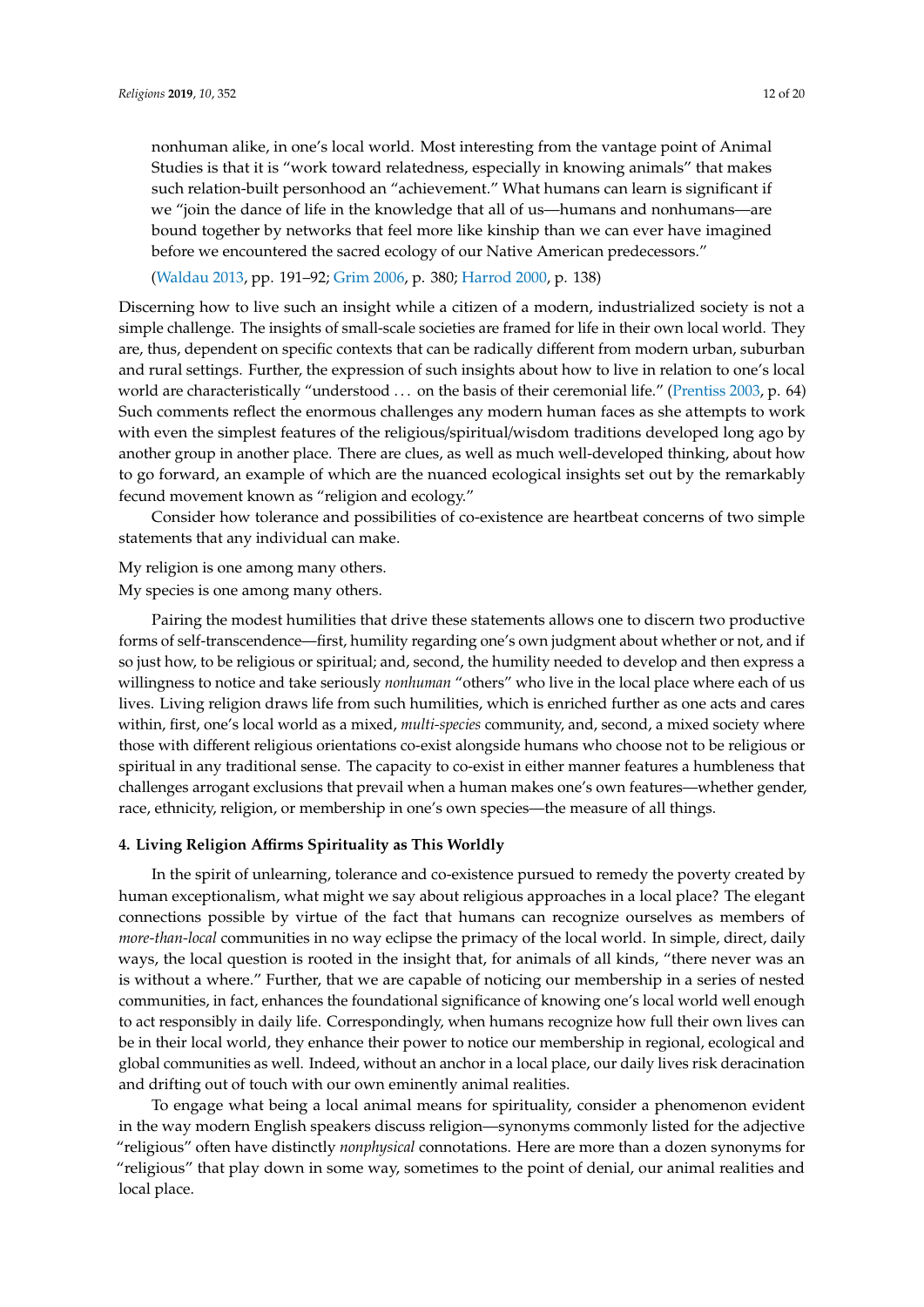discarnate, disembodied, ethereal, extramundane, ghostly, heavenly, immaterial, incorporeal, intangible, nonmaterial, nonphysical, platonic, supernal, unfleshly, unphysical

Contrast a second set of synonyms with an eye to how other synonyms for "religious" can, if positively interpreted, affirm in some way our animal realities and local place.

airy, devotional, devout, divine, holy, pious, pure, sacred, saintly

With only a modicum of imagination, each synonym in this second set can apply to those humans who, having chosen a particular form of a religious or spiritual life, thrive in a local place. Being embodied as one pursues a chosen life is not an impediment, but instead a pre-condition of the possibility of pursuing spirituality or religious practice. Consider in the same spirit an affirmation of the foundational nature of humans' animality implicit in a series of recitations that the historical Buddha recommended the men and women in his monastic community use during their daily meditation. Rather than distancing humans from other animals, the following five acknowledgements plainly reveal that the one reciting these affirmations is alive in the manner of Earth's other animals.

I am of the nature to grow old.

I am of the nature to have ill health.

All that I hold dear and every one I love are of the nature to change.

My actions are my only true belongings. [\(Hanh](#page-18-21) [2000,](#page-18-21) p. 35)

The first three affirmations acknowledge "I am alive now but, like all other living beings, will decline," while the fourth reveals communal abilities shared with many other animals, and the fifth connects the reciter to the fate of being subject to karmic consequences which Buddhists assumed was the lot of all living animals.

Whatever one thinks of such claims, it is crucial to note that religion as one of humans' macro achievements across time and place (one that rivals or exceeds the importance of other macro human achievements such as science, ethics, law or education) is wrongly charged as always ignoring humans' animality or our nonhuman neighbors. The record of religions collectively is, as any serious study will readily show, decidedly mixed when answering key questions such as "are humans animals?" and "how *should* humans treat living beings outside our own species?" Importantly, the same conclusion applies to the overall record evident in our sciences, our ethical/moral accounts of our lives, our legal systems, and our formal education.

One thing that should be evident even to skeptics about the relevance of any religious or spiritual tradition to their own life is that while religious options for humans are extremely diverse, virtually all of them come in a version that can be potentially powerful in choosing to live in terms of a perspective that acknowledges humans are one kind of animal in a world full of many kinds of living beings. Religion and spirituality, then, can clearly be "living" in a sense that is relevant to a human individual's full life in a local place and to whatever broader horizons and larger communities one chooses to recognize. Just as clearly, however, those who explore the societies of today's industrialized and post-industrialized societies can easily find forms of religion and spirituality that create communities which are bastions of exclusion and small-minded human exceptionalism that in no way qualifies as "living religion" as the term is developed in this essay.

### **5. Religious Thinking about Other Living Beings Will Be Richer If It Is Anchored in Good Factual, Observation-Based Information**

The discussion above has assumed without argument that religious thinking about the "animal issue" will be richer and of more value to any religious individual or institution if it is anchored in good factual/observation-based information. Even for those readers who find claims about the importance of observation-based information to be a common-sense proposition, the issue of other animals' realities is challenging for a variety of reasons, two of which are explored here.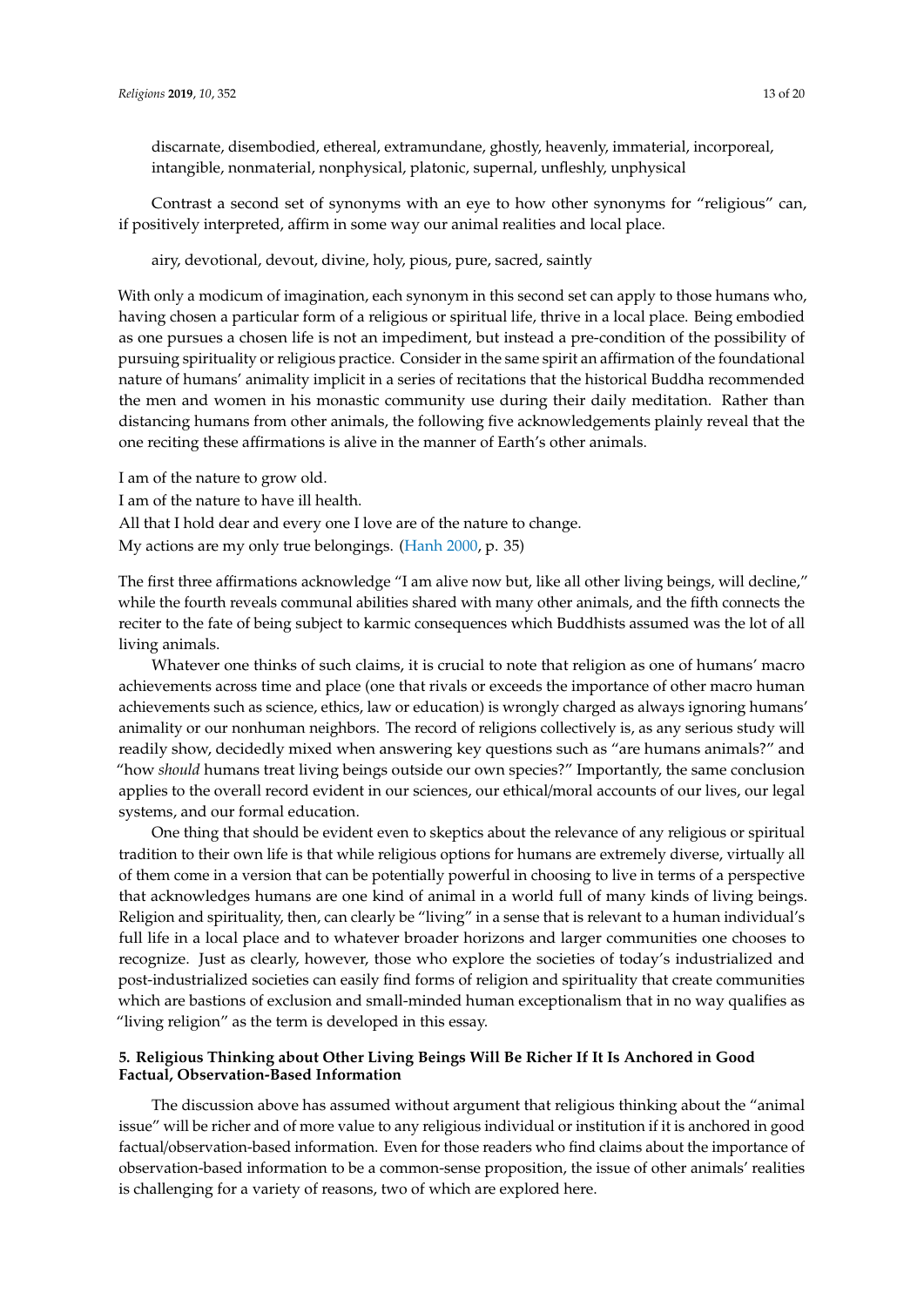First, our view of those "realities" that surround us in our local world will always be incomplete, for we as individuals in daily life can attend to only those aspects of our local world that our limited senses of sight, touch, hearing, smell and taste allow us to access. In this sense, the world we experience is, like the world *any* other animal experiences, not the whole story, as it were. But our species is particularly communal, which fact, in conjunction with our great capacities for pattern recognition, gives each of us the chance to learn various traditional accounts about our world's animals (both human and nonhuman) that carry both wisdom and high degrees of accuracy.

Even the best generalizations about other animals are, to be sure, social constructions, and thus subject to human error and manipulations, as are our accounts of other humans. What can be particularly difficult is that many people inherit by way of culture ways of talking about other living beings (whether human or nonhuman) that are thoroughly dismissive because they are premised on a foundation of negative generalizations rather than actual encounters.

In such cases, some rules of thumb may be applied—when a human group manifests prominent dismissive tendencies toward the vast majority of their neighboring nonhumans, they will also dismiss other groups of nonhuman that they do not know. Further, *they will also dismiss, even deny, their own human animality*. It is true that some humans who assert human exceptionalism do favor certain nonhumans, such as their owned companion animals or a particular species of wild animal they hold to be iconic, but such favoritism can, because it also is a form of human-centeredness, easily co-exist with rabid human exceptionalism.

Second, each of us has been exposed to inherited arrogance because of the dominance of human exceptionalism in so many major human enterprises (for example, law, science, education, and ethics). This is yet another reason that unlearning is a valuable skill to acquire, although it is obviously a subtle, possibly politically risky aptitude to acquire when human exceptionalism is the dominant narrative in your culture's education, business, politics and mainline religious institutions. As with challenging any human's rank prejudice against a disfavored human group, the key when problematizing a dismissal of some specific group of nonhuman animals is to subject the negative generalization that undergirds the dismissal to both critical thinking and patient empirical observation over time. With such an effort, unlearning can grow, especially if it is nurtured by straightforward questions that have a power not only through an evidence-driven answer, but also in their very asking. In each of the following, what is powerfully in the wings, as it were, is the life-expanding possibility that unlearning may be needed. Were the claims I was taught about other animals observation-based?

Or were such claims received by me from other humans who simply passed along claims they inherited and which, *if examined carefully,* reveal that the view in question was in no way the product of a diligent, good faith search for what humans might know about the animals being addressed?

The power of these questions can be expanded by two other questions that every human can ask—what is my local world like? and what has been my own experience of other animals?

Other helpful perspectives can be gained, of course, through inquiries regarding what other cultures have suggested about humans' relationship to other animals. The very breadth of such an inquiry and the kaleidoscope of answers to be found in *every* society help any inquiring human recognize a key feature of each human life. Each of us, by virtue of being raised in this or that place in a particular subculture or culture, is born into a worldview and cultural synthesis that shapes one's views long before one begins to talk, let alone think critically on this most vivacious of topics. Just as the kinds of humilities discussed above make possible productive forms of self-transcendence, so does thinking about the possibility of stepping away from those negative generalizations that one has inherited by way of family or culture regarding both other humans and other-than-human animals. We can aspire to such explorations precisely because we are a kind of animal capable of thinking critically about our heritage.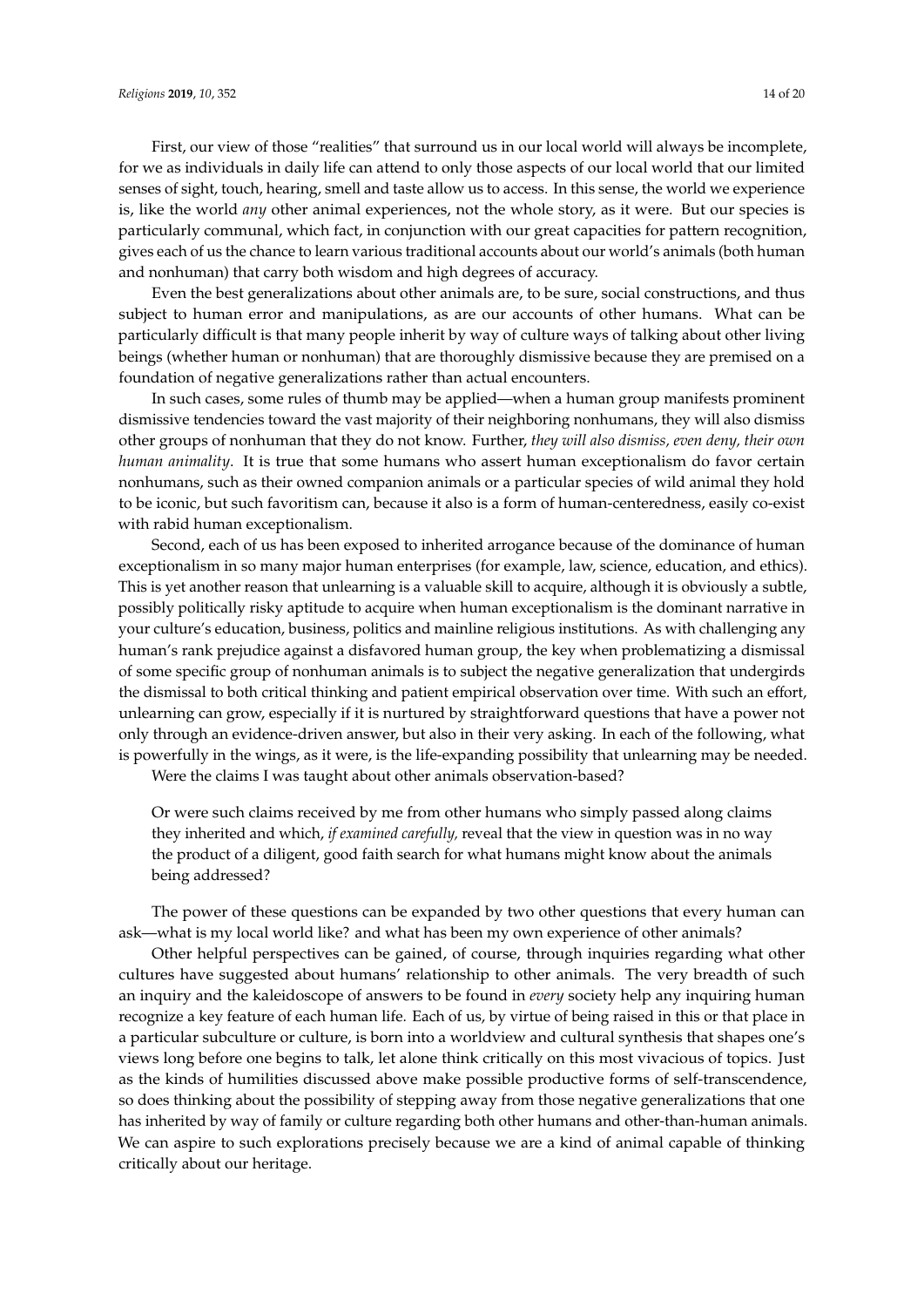The power of these and so many other questions about our own animality opens up the possibility of discovering that humans in an astonishing number of cultures have, in their own local world/place, been surprisingly interested in other-than-human neighbors as "active and reactive social others." It does not surprise us then to learn that many people today also are deeply interested in both their local nonhuman neighbors and more abstract issues of the kind reflected in these recent book titles.

*Are We Smart Enough to Know How Smart Animals Are*? [\(De Waal](#page-18-22) [2016\)](#page-18-22) *What a Fish Knows* [\(Balcombe](#page-17-6) [2016\)](#page-17-6) *The Genius of Birds* [\(Ackerman](#page-17-7) [2016\)](#page-17-7)

Not only is our local world filled with these or other kinds macro animals (that is, animals large enough for our primate eyes to identify them as discreet individuals), but there are an incalculably greater number of microorganisms in our local world (indeed, on and in each of us in numbers that truly astonish our macro animal minds). A common statement in scientific and journalistic sources is that "the bacteria residing within each human body outnumber human cells by a factor of 10 or more." [\(Sender et al.](#page-18-23) [2016,](#page-18-23) p. 337) Allied with us in life are, of course, plants as well, connections which lend themselves to descriptions that can be as lyrical as they are scientific [\(Kimmerer](#page-18-24) [2013;](#page-18-24) [Haskell](#page-18-25) [2017\)](#page-18-25).

Each of us, then, lives as one individual who shares a surpassingly complex local world in which we are linked in astonishing ways to many other forms of life found in the nested but ever-so-diverse communities that host not only our human abilities but also our fellow animals' differing forms of intelligence, caring and even genius. Good information about this kaleidoscopic complexity creates an eminently ethical challenge at the heart of living religion—given humans abilities *and* finitudes and problematic heritages, about whom and what will we care as we live in a truly diverse community of life in which we are not the only consciousness-bearing animals in our local world?

#### **6. Religiously Inspired Claims about Humans' Relationships with Other Living Beings Will Inevitably Reflect Humans' Own Animal Abilities and Finitudes**

Many ancient claims about humans in relation to the living beings outside the human species reflect, as did the historical Buddha's advice to his monastic community, what today is a consensus position in all modern sciences, namely, that humans are as fully animal as is any nonhuman animal. A study of human cultures reflects widespread awareness that this conclusion is easily discerned through even the most casual observations, but also through communal stories that affirm overlapping traits between, on the one hand, humans and, on the other hand, many nonhuman animals—a classic example of such recognition appears in the Hebrew Bible/Old Testament Book of Ecclesiastes.

For the fate of the sons of men and the fate of beasts is the same; as one dies, so dies the other. They all have the same breath, and man has no advantage over the beasts; for all is vanity. All go to one place; all are from the dust, and all turn to dust again. [\(RSV](#page-18-26) [1952\)](#page-18-26)

Recognition of other similarities abound as well—origin stories told within individual cultural traditions very often present nonhumans as having a genesis that is, if not identical, at least comparable to that ascribed to the human community whose story is being told. Other animals are frequently described as created by the same creator divinity, and aware, even worshipful, of that divinity. Especially common are claims that testify to the observable fact that other animals have communities, share social communication, and often behave in ways that overlap with human behavior (a well-known example appears in the Qur'an at 6:38, which in the Ahmed Ali translation [\(Ali](#page-17-8) [1984\)](#page-17-8) reads, "There is not a thing that moves on the earth, no bird that flies on its wings, but has a community of its own like yours").

Consider how a claim about human emulation of nonhuman animals richly confirms that we take advantage of the animality we share with certain other animals. In *Made for Each Other: The Biology of the Human*–*Animal Bond* [\(Olmert](#page-18-27) [2009\)](#page-18-27), Meg Olmert offered science-based insights into humans' own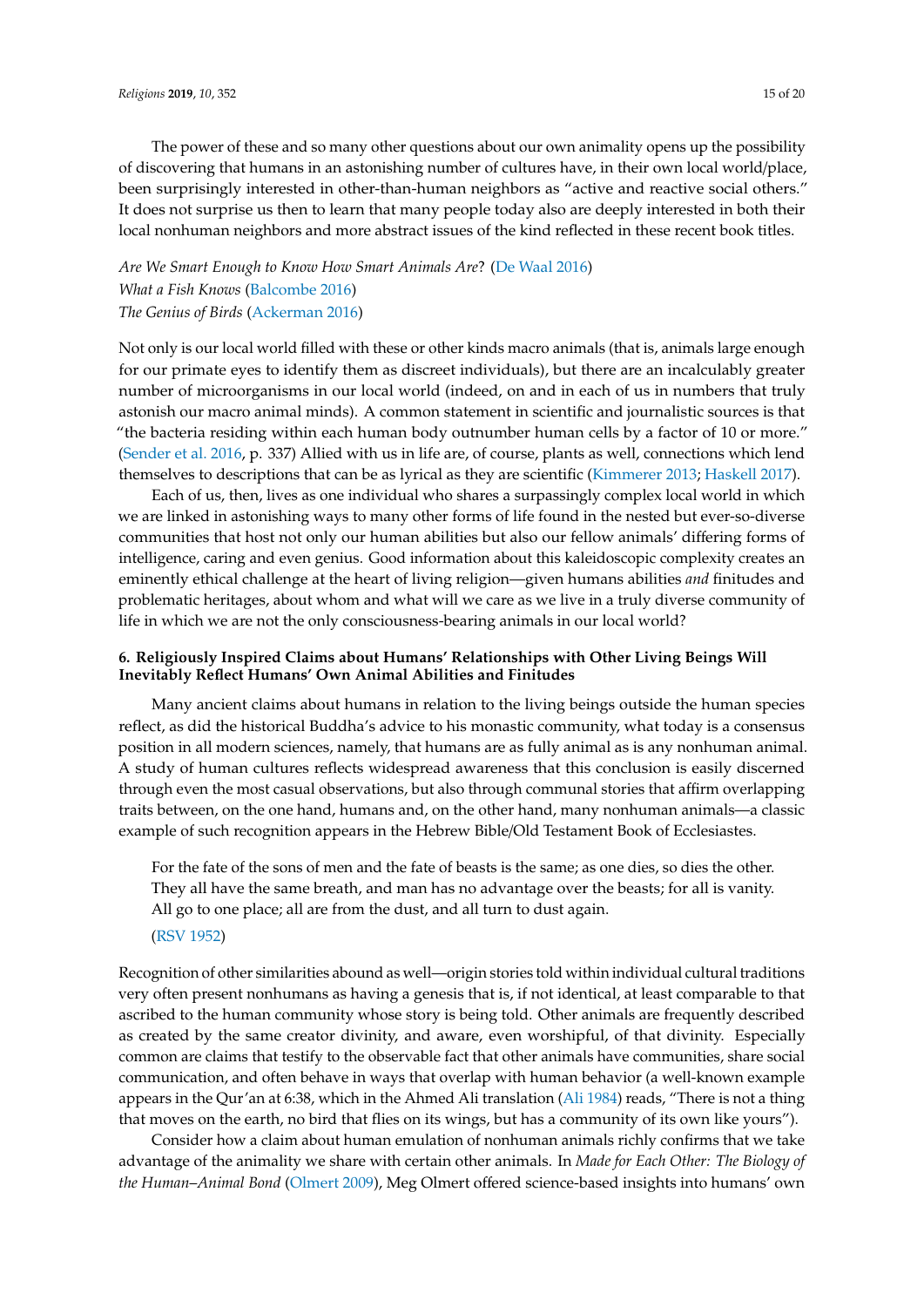animality as humans long ago imitated group hunting techniques of other social mammals, and then later partnered with other animals whose descendants are the one billion dogs who share the Earth with us today.

Thousands and thousands of years ago, our ancestors dreamed of unions with animals that would make them stronger, braver, faster, and wiser. In their dreams they surrendered their humanity and took on the shape and power of wild beasts. It was these mergers with the animal form and spirit that humans believed to be their ultimate achievement. They knew it was only with the help of animals that they could navigate this life and cross over into the next.

[\(Olmert](#page-18-27) [2009,](#page-18-27) p. ix)

Olmert's framing of humans as gifted animals working with other differently gifted nonhuman animals provides an account of our human past which clearly identifies us as eminently one animal among others in a multispecies world. It is humans' own animal needs and abilities that confer on us the capacity to become "*plain members and citizens" of a far-more-than-human world*. Olmert suggests that there were significant benefits that flowed from humans' efforts to observe, then selectively ultimately bond socially with, certain of our neighbor animals. The biological bases of this bonding require that Olmert touch on multiple topics, including the fact that humans have not only brain cells (mirror neurons) in common with many other mammals, but also share a powerful hormone (oxytocin) that acts as a "neurotransmitter" in many vertebrates' brains (the biology and chemistry are extraordinarily complex, involving many other key, overlapping substances). The connection of humans' animality to that of other vertebrates could hardly be more apparent than these shared underlying biochemical realities that prompt connections between members of different species.

The widespread recognition of such a diverse range of overlaps is not too surprising given the foundational place accorded in modern biological sciences to extensive evidentiary confirmation of humans' evolutionary connections to other animals. Particularly revealing about the extent of such connections is the fact that each human has a body, as do all other mammals, well described as having "an inner fish" and an "inner reptile." [\(Shubin](#page-18-14) [2008\)](#page-18-14) Further, recognition of our own species as one of many different animal communities that comprise a shared, more-than-human world is but one of the ways that human intelligence has consistently shown remarkable gifts at pattern recognition (evident in the way so many human activities build on our predecessors' uncanny ability to develop observation-based astronomical knowledge into calendars, and the constant string of advances in ancient cultures' sophisticated mathematical reasoning). These modern "discoveries" underscore why ancient humans so consistently took it as common sense that some other animals must be understood as bearers of consciousness in order to understand the patterns evident in their lives. Ancient humans were, likewise, not shy about concluding that the animal world is full of communal beings who, also like humans, feature individualized, distinctive personalities.

Our ancient human forebears also widely hypothesized that some other animals were cultural beings. It may be the case that we, as extraordinarily social primates, are stimulated to notice such phenomena in other animals because each of us has robust, mammal-sourced capabilities for caring about (i) our immediate family and (ii) our local acquaintances, community and place. Such traits can be complicated, for we are also members of the subset of the Earth's animals who are radically subject to political coalitions and rivalries as is the case with many other social mammals [\(De Waal](#page-18-22) [2016\)](#page-18-22). Finally, consider the following observation about particular animals used in our modern sciences to illuminate *humans' psychological realities.*

The behavior of rats in cages may be the single largest contributor to the corpus of psychological knowledge. In most cases, the rat itself is not of interest: the research isn't about rats per se. Surprisingly, it's about humans.... [T]he millions of responses by millions of laboratory rats, *Rattus norvegicus*, have greatly informed our understanding of human psychology. [\(Horowitz](#page-18-28) [2009,](#page-18-28) p. 27)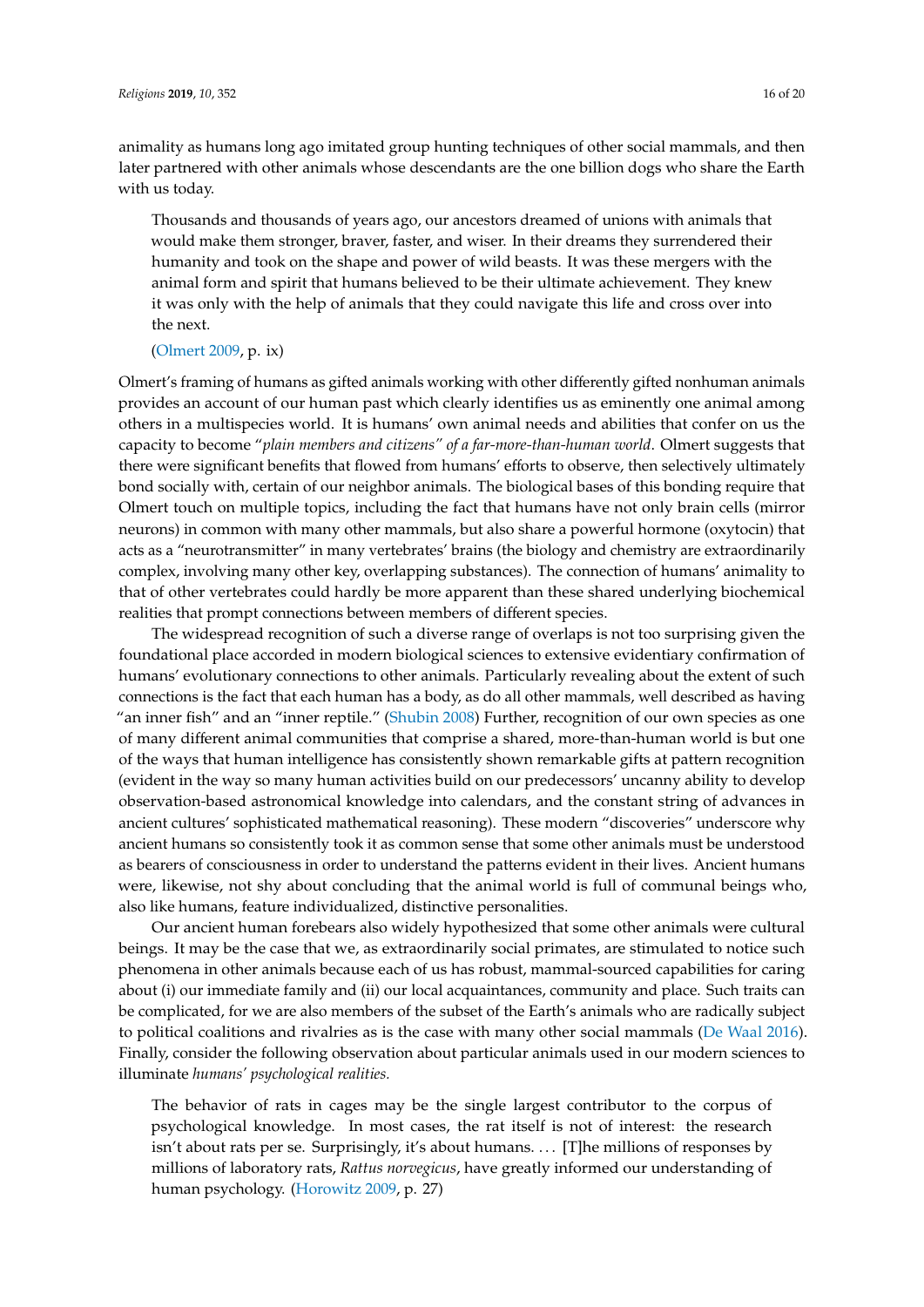That our species has now a centuries-long history of using rats and other nonhuman animals (and, sadly, humans at times as well) in scientific experiments designed primarily to shed light on humans' *psychological* realities testifies strongly to commonalities we have with our cousin mammals and other, more evolutionarily distant cousins. There are, of course, many thinkers inside and outside religious communities who have challenged the morality of such scientific practices.

These and other overlaps relatively easily discerned between humans and so many other animals suggest an important strategy in our attempts to live well—attempts to recognize who and what we are will be greatly enhanced if we also explore fully our own animal features as they manifest within humans' long-standing inclination to religion and, of course, virtually any other common human activity. Since our music and dance originated in imitation of other animals, might we wonder whether our religion, sciences, ethics, legal systems, and education did as well?

## **7. The Achievements We Know as Our Species' "Religions" and "Spiritual Traditions" Are in Fact the Creation of Animals**

To understand the final thread in this tapestry, reflect on your own formal and informal education regarding the meaning of "animality." Were you introduced early to the dualism "humans and animals"? Today, in every level of formal education, this dualism functions as an organizing conceptual scheme for presentations about animate living beings. One may also learn the straightforward scientific fact that we ourselves are mammals and have even closer relatives in the primate family. But rarely has the modern educational world on its own broken through to the fact that this dualism is a false narrative held in place by another fact, namely, that we are, ironically, tradition-bound animals repeating the "human and animals" mantra that is the centerpiece of so much in modern education. In even those domains that pride themselves on how they foreground forms of critical thinking (philosophy, ethics, law, economics), the dualism is treated not as a proposal, but as the equivalent to the axioms that govern a mathematical science like geometry.

As a teacher, however, I experienced that if students were given a chance to share their "personal archeology"; that is, what they recalled if they dug down to the earliest level of their recollections about encountering nonhuman animals, the educational dynamics became startlingly more active. The students leaned into, rather than away from, these personal archeology sessions. Something in the exercise was also prompting them to listen carefully, according each other a level of respect and attention as each personal archeology was explored.

At all levels of formal education, a simple fact is almost always hidden in plain sight—the achievements we know as our species' hallmark achievements are in fact the achievement of an animal group. This conclusion is reached by what primate minds regard as a simple, direct line of reasoning—*since* humans are primates and mammals, as fully animal as are any other primates or mammals, *then* a conclusion wanders onto the stage of modern humans' consciousness—*our achievements, including our many religions, are animal creations*. And once one openly considers this conclusion, a sibling possibility soon invites our attention, namely, the possibility that religious phenomena cannot be fully understood without a robust acknowledgement that humans' *animal abilities and finitudes* are foundational features of the what and how of humans' very diverse religions and spiritual aspirations.

Even if the reasoning process that leads to this conclusion is relatively uncomplicated, there is reason to listen after making such a claim. In my experience, many deeply spiritual people do not approve of religion being identified as "animal." Religious phenomena are so notoriously diverse that it has become common when studying religion to acknowledge that defining "religion" is perilously hard, to point of being impossible. This is especially so if the task one has set for oneself is to define religion in a way that a majority of listeners in a classroom or a public lecture, let alone a gaggle of scholars or a majority of people, would find acceptable.

Whatever the cause of the chaos that so commonly prevails whenever the primary focus of a discussion is the history and/or present state of human fascination with religion and spirituality,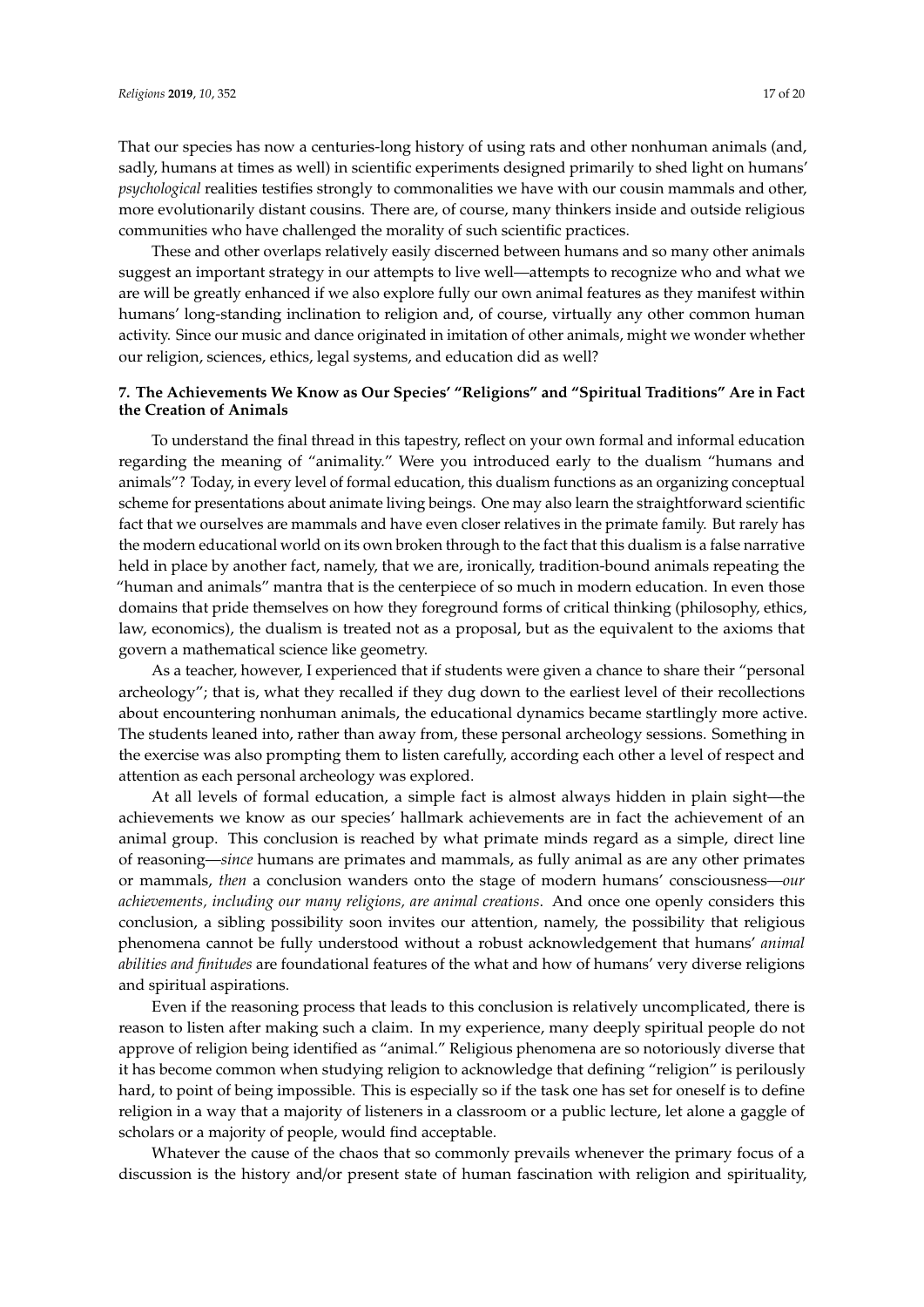extraordinarily diverse human inclinations will no doubt long be a feature of the terrain that we, as human animals, must cross as we live in and shape our local worlds during the coming centuries. What seems especially promising to me is that there are possibilities for understanding much about our animal realities if a broad range of human individuals and communities engage the challenging topic "animals and religion"—indeed, it seems to me likely that exploring this topic can continue to stimulate reflection of a kind that produces classic comments about animal-related issues such Ecclesiastes 3:19–20, Claude Lévi-Strauss's "good to think" observation (Lé[vi-Strauss](#page-18-29) [1963,](#page-18-29) p. 89), or Jacques Derrida's "The animal looks at us, and we are naked before it. Thinking perhaps begins there." [\(Derrida](#page-18-30) [2002,](#page-18-30) p. 397)

It is also worthy of note that debates about religion go forward in the face of a long history of many different religious traditions asserting that some *nonhuman* animals pay attention to religious matters. [\(Patton](#page-18-31) [2000\)](#page-18-31) As to whether any nonhuman animals have ever had a spiritual side, our ability to provide an answer is subject to the same objection that can be made to many claims about human animals—because we cannot be absolutely certain about the content of other humans' experience, including their religious claims, we are similarly situated (or disadvantaged) with regard to all nonhuman animals as well.

#### **8. Conclusions**

Since we are animals beset with finitudes of many kinds, we need cautious, careful, communal exploration of all that we claim to "know." In the matter of what fairly counts as "living religion," caution is also in order because even our important critical thinking skills are at risk of being employed in ways that reflect confirmation bias (that is, lead to the conclusions one wanted at the outset of an investigation). My own views on living religion are agenda driven—I want religious traditions to live out their possibilities of compassion, humility, connection, and community in ways that are inclusive of the animalities to be encountered in the world, including that of my own species.

The recognition "we are animals" is important to grasping key achievements that are within each human's reach, including (i) recognizing the vast, varied phenomena of the human species' many religions; (ii) choosing a version of life, whether religious or not, that is "living" in the sense used in this paper; and (iii) realizing that for the human animal, there is no self-actualization without self-transcendence. My hope is that studying "animals and religion" helps humans generate good faith discussions about the entire spectrum of humans' engagement with the Earth's living beings, and thereby models what it means to be a responsible citizen in a more-than-human world.

**Funding:** This research received no external funding.

**Conflicts of Interest:** The author declares no conflict of interest.

#### **References**

<span id="page-17-1"></span>Abram, David. 2010. *Becoming Animal: An Essay on Wonder*. New York: Pantheon.

<span id="page-17-8"></span><span id="page-17-7"></span>Ackerman, Jennifer. 2016. *The Genius of Birds*. New York: Penguin Press.

Ali, Ahmed. 1984. *Al Qur'an*. Princeton: Princeton University Press.

- <span id="page-17-6"></span>Balcombe, Jonathan. 2016. *What a Fish Knows: The Inner Lives of Our Underwater Cousins*. New York: Scientific American/Farrar, Straus and Giroux.
- <span id="page-17-4"></span>Basso, Keith H. 1996. *Wisdom Sits in Places: Landscape and Language among the Western Apache*. Albuquerque: University of New Mexico Press.
- <span id="page-17-0"></span>Berry, Thomas. 2006. Loneliness and Presence. In *A Communion of Subjects: Animals in Religion, Science, and Ethics*. Edited by Paul Waldau and Kimberley Patton. New York: Columbia University Press, pp. 5–10.
- <span id="page-17-3"></span>Bird-David, Nurit. 1999. 'Animism' Revisited: Personhood, Environment, and Relational Epistemology. *Current Anthropology* 40: S67–S91. [\[CrossRef\]](http://dx.doi.org/10.1086/200061)
- <span id="page-17-5"></span><span id="page-17-2"></span>Brightman, Robert A. 1993. *Grateful Prey: Rock Cree Human-Animal Relationships*. Berkeley: University of California Press. Buber, Martin. 1958. *I and Thou*. New York: Charles Scribner's Sons. First published 1923.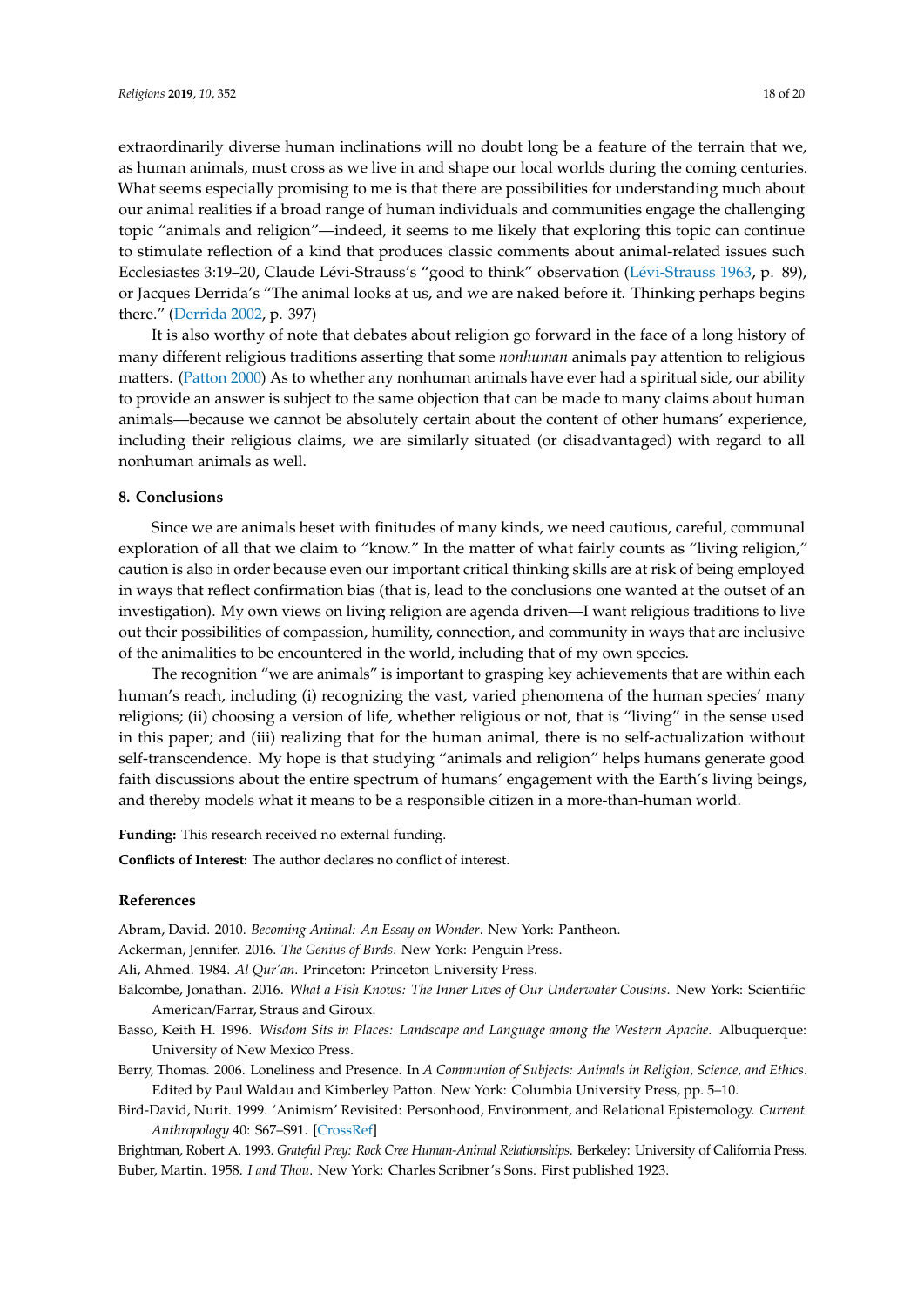- <span id="page-18-10"></span>Buell, Lawrence. 2011. American Literature and the American Environment: There Never Was an 'Is' without a 'Where'. In *The Harvard Sampler: Liberal Education for the Twenty-First Century*. Edited by Jennifer M. Shephard, Stephen Kosslyn and Evelynn M. Hammonds. Cambridge: Harvard University Press, pp. 32–56.
- <span id="page-18-9"></span>Catechism of the Catholic Church. 1994. *Catechism of the Catholic Church*. London: Geoffrey Chapman.
- <span id="page-18-22"></span>De Waal, Frans. 2016. *Are We Smart Enough to Know How Smart Animals Are?* New York: W. W. Norton.

<span id="page-18-12"></span>Deloria, Vine. 1973. *God is Red*. New York: Delta.

- <span id="page-18-30"></span>Derrida, Jacques. 2002. The Animal That Therefore I Am (More to Follow). Translated by David Wills. *Critical Inquiry* 28: 369–418. [\[CrossRef\]](http://dx.doi.org/10.1086/449046)
- <span id="page-18-11"></span><span id="page-18-8"></span>Doniger, Wendy. 2009. *The Hindus: An Alternative History*. New York: Penguin Press.
- Fernandez, James W. F. 1995. Meditations on Animals—Figuring Out Humans. In *Animals in African Art*. Edited by Allen Roberts. New York: The Museum for African Art, pp. 1–9.

<span id="page-18-5"></span>Frankl, Viktor E. 1992. *Man's Search for Meaning: An Introduction to Logotherapy*, 4th ed. Boston: Beacon Press.

<span id="page-18-18"></span>Grim, John. 2006. Knowing and Being Known by Animals: Indigenous Perspectives on Personhood. In *A Communion of Subjects: Animals in Religion, Science, and Ethics*. Edited by Paul Waldau and Kimberley Patton. New York: Columbia University Press, pp. 373–90.

<span id="page-18-21"></span><span id="page-18-1"></span>Hall, David D., ed. 1997. *Lived Religion in America: Toward a History of Practice*. Princeton: Princeton University Press. Hanh, Thich Nhat. 2000. *The Plum Village Chanting and Recitation Book*. Berkeley: Parallax Press, p. 35.

- <span id="page-18-19"></span>Harrod, Howard L. 2000. *The Animals Came Dancing: Native American Sacred Ecology and Animal Kinship*. Tucson: University of Arizona Press.
- <span id="page-18-28"></span><span id="page-18-25"></span>Haskell, David George. 2017. *The Songs of Trees: Stories from Nature's Great Connectors*. New York: Penguin.
- Horowitz, Alexandra. 2009. *Inside of a Dog: What Dogs See, Smell, and Know*. New York: Scribner.
- <span id="page-18-24"></span>Kimmerer, Robin Wall. 2013. *Braiding Sweetgrass: Indigenous Wisdom, Scientific Knowledge, and the Teaching of Plants*. Minneapolis: Milkweed.
- <span id="page-18-15"></span>Lecky, William Edward Hartpole. 1884. *History of European Morals: From Augustus to Charlemagne*, 6th ed. Longmans Green: London, Volume 2.
- <span id="page-18-3"></span>Leopold, Aldo. 1991. The Land Ethic. In *A Sand County Almanac, with Essays on Conservation from Round River*. New York: Ballantine, pp. 103–6. First published 1949.
- <span id="page-18-29"></span>Lévi-Strauss, Claude. 1963. *Totemism*. Translated by Rodney Needham. Boston: Beacon.
- <span id="page-18-7"></span>Luther Standing Bear. 1998. Indian Wisdom. In *The Great New Wilderness Debate*. Edited by Baird J. Callicott and Michael P. Nelson. Athens: University of Georgia Press, pp. 201–6. First published 1933.
- <span id="page-18-13"></span>Lyons, Oren. 2003. Our Mother Earth. In *Seeing God Everywhere: Essays on Nature and the Sacred*. Edited by Barry McDonald. Bloomington: World Wisdom, pp. 103–6.
- <span id="page-18-27"></span>Olmert, Meg. 2009. *Made for Each Other: The Biology of the Human-Animal Bond*. Cambridge: Da Capo Press.
- <span id="page-18-2"></span>Orsi, Robert. 1985. *The Madonna of 115th Street: Faith and Community in Italian Harlem, 1880–1950*. New Haven: Yale University Press.
- <span id="page-18-31"></span>Patton, Kimberley C. 2000. 'He Who Sits in the Heavens Laughs': Recovering Animal Theology in the Abrahamic Traditions. *The Harvard Theological Review* 93: 401–34. [\[CrossRef\]](http://dx.doi.org/10.1017/S0017816000016400)

<span id="page-18-20"></span><span id="page-18-6"></span>Prentiss, Craig R. 2003. *Religion, and the Creation of Race and Ethnicity: An Introduction*. New York: New York University. Rachels, James. 1991. *Created from Animals: The Moral Implications of Darwinism*. New York: Oxford University Press.

- <span id="page-18-26"></span>RSV. 1952. *The Bible Containing the Old and New Testaments*. Swindon: The British & Foreign Bible Society.
- <span id="page-18-0"></span>Santa Clara University. n.d. What is 'Living Religion'. Available online: https://www.scu.edu/[livingreligions](https://www.scu.edu/livingreligions/about-the-lrc/what-is-living-religion/)/ about-the-lrc/[what-is-living-religion](https://www.scu.edu/livingreligions/about-the-lrc/what-is-living-religion/)/ (accessed on 9 April 2019).
- <span id="page-18-17"></span>Scully, Matthew. 2002. *Dominion: The Power of Man, the Su*ff*ering of Animals, and the Call to Mercy*. New York: St. Martin's Press.
- <span id="page-18-23"></span>Sender, Ron, Shai Fuchs, and Ron Milo. 2016. Are We Really Vastly Outnumbered? Revisiting the Ratio of Bacterial to Host Cells in Humans. *Cell* 164: 337–40. [\[CrossRef\]](http://dx.doi.org/10.1016/j.cell.2016.01.013) [\[PubMed\]](http://www.ncbi.nlm.nih.gov/pubmed/26824647)
- <span id="page-18-14"></span>Shubin, Neil. 2008. *Your Inner Fish: A Journey into the 3.5-Billion-Year History of the Human Body*. New York: Pantheon Books.
- <span id="page-18-16"></span>Singer, Peter. 1981. *The Expanding Circle: Ethics and Sociobiology*. Oxford: Clarendon.
- <span id="page-18-4"></span>Tucker, Mary Evelyn. 2006. A Communion of Subjects and a Multiplicity of Intelligences. In *A Communion of Subjects: Animals in Religion, Science and Ethics*. Edited by Paul Waldau and Kimberly Patton. New York: Columbia University Press, pp. 645–47.